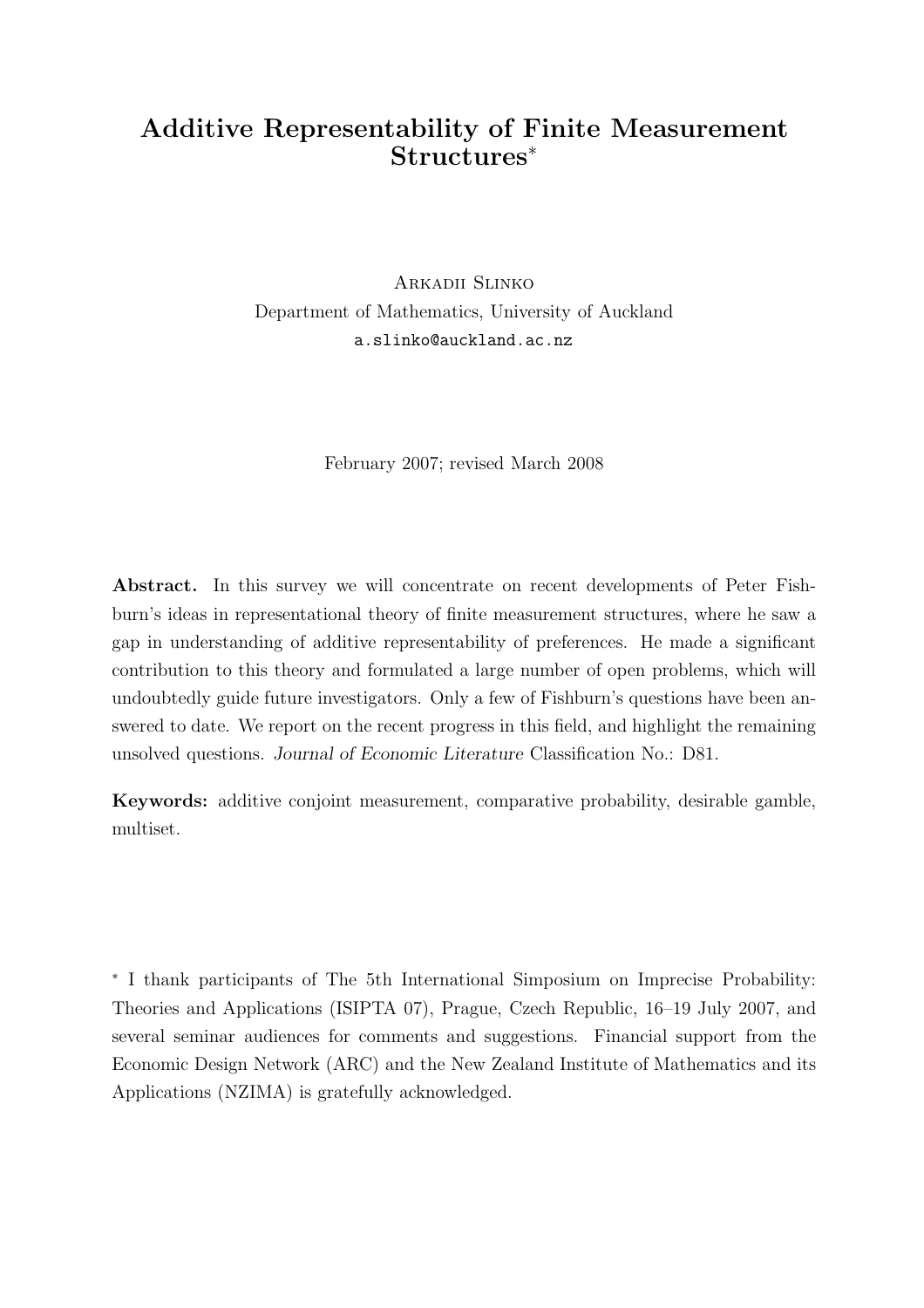## 1 Introduction

The theory of additive conjoint measurement takes its roots in the papers by Debreu [8] and Luce and Tukey [27]. It is presented in books [34, 13, 23, 26, 42, 35, 33] and excellent surveys, of which Fishburn's survey [17] is the most recent. The goal of the present paper is twofold: we would like to describe some recent developments that took place after Fishburn's survey was published, and to attract attention to several questions posed by Fishburn that remain unanswered.

The main object of this theory is a Cartesian product of finitely many mutually disjoint sets  $A_i$ 

$$
A = A_1 \times A_2 \times \ldots \times A_n \tag{1}
$$

equipped with an order  $\preceq$ . This product is usually interpreted as the set of alternatives under the consideration of a decision maker, or the set of outcomes that may result from her actions. We may also think that there are n criteria in place and each set  $A_i$  is identified with the set of levels of the ith criterion. The order represents the decision maker's preference on the set of alternatives.

A decision maker often faces some kind of optimization problem. A solution of this problem would be made feasible if it were possible to find an additive utility representation over criteria of the decision maker's preference order  $\preceq$  on A. The central theme of the theory of additive conjoint measurement is finding conditions which imply the existence of such a representation. Another important question is about uniqueness of this representation. It appeared that, in many aspects, the most difficult case to study is the case of finite measurement structures, i.e., when A is finite. The main focus of this paper is on this case. In addition to that we restrict ourselves with  $\preceq$  being a (strict) linear order, in which case the uniqueness question does not emerge.

Kraft, Pratt and Seidenberg [24] established (see also Scott [37]) that additive utility representation of  $\preceq$  is equivalent to a denumerable set of conditions, called cancellation conditions, which is not equivalent to any finite subset of them. However, for a finite Cartesian product of a particular size we need to check only finitely many cancellation conditions for  $\preceq$  to establish its additive representability. Fishburn (see, e.g. his motivation of this in [17, 18]) considered that it is extremely important to know the exact number of cancellation conditions needed as a function of the size of the product, or at least a good lower and upper bounds for this number. He saw the absence of such bounds as a serious gap in understanding of additive representability of preferences on finite measurement structures. Fishburn made a significant contribution to this theory and formulated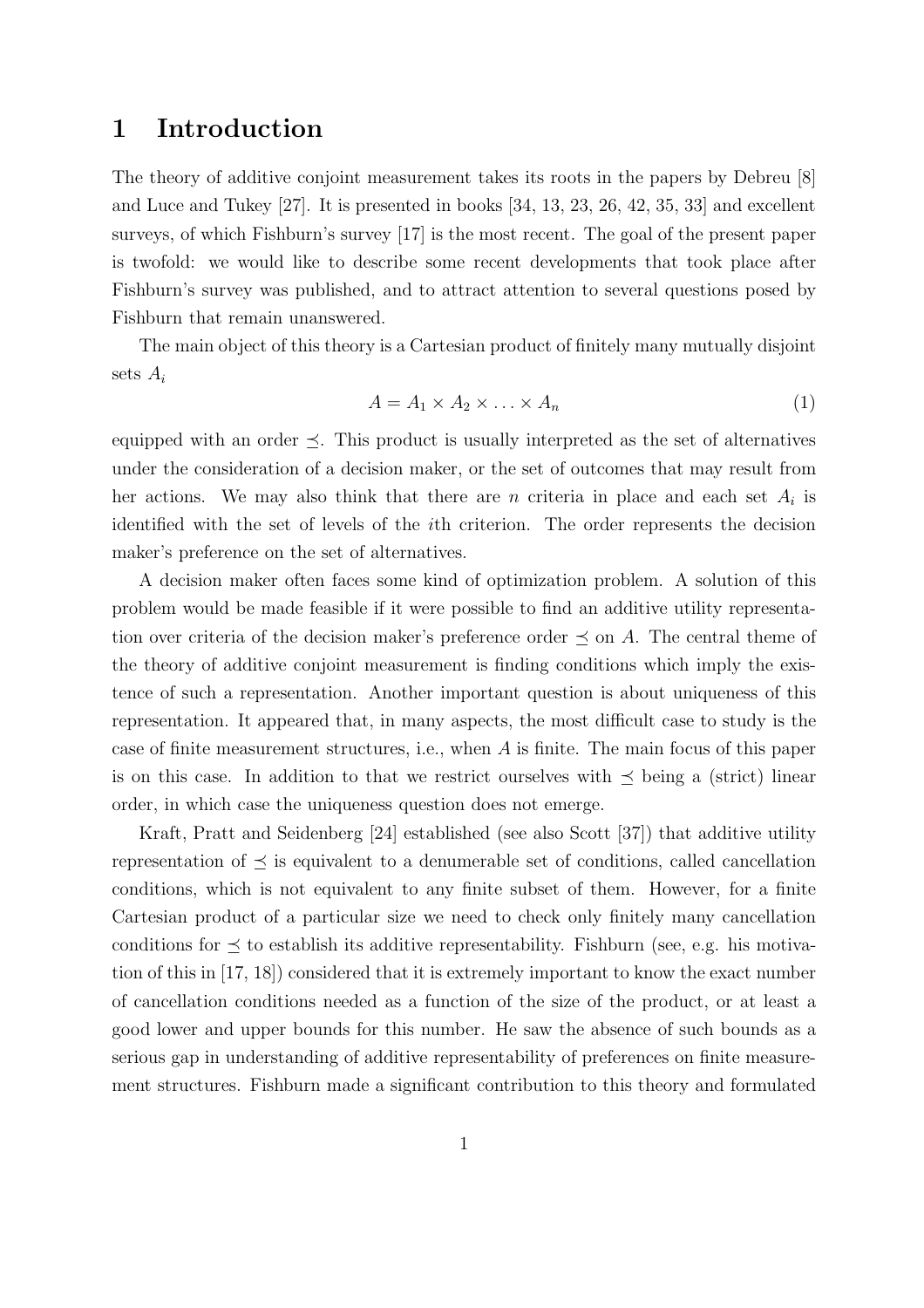a large number of open problems, which have guided and undoubtedly will continue to guide investigators in this area. And although some recent progress has been made, only a few of the great many questions posed by Fishburn have been answered to date.

Let us briefly outline what will be covered in the subsequent sections. In Section 2 we introduce the main types of finite measurement structures considered in the literature to date. They are Cartesian product structure, power set structure, power multiset structure. Section 3 surveys the most general case, the Cartesian product structure. In this case no significant progress has been recently made, and we highlight a number of open questions.

Comparative probability orders, which represent one of the main cases of the power set structure, are surveyed in Section 4. This measurement structure emerges when  $A_i = \{0, 1\}$  for  $i = 1, 2, ..., n$ , in which case any *n*-tuple of the Cartesian product can be identified with a subset of the set of atoms  $[n] = \{1, 2, \ldots, n\}$ . Here we reformulate the cancellation conditions for comparative probability orders in terms of portfolios of desirable gambles. This framework allows for a better understanding of Fishburn's function  $f(n)$ , the main object of his investigations in [14, 15]. We show that  $f(n)$  can be interpreted as a measure of rationality of a player required to correctly evaluate any portfolio of gambles with  $n$  states of the world. We report on the recent progress in estimation of  $f(n)$  and the related function  $g(n)$ , which was introduced by Conder and Slinko [6]. The reason for introducing this new function is as follows. It is known that for comparative probability orders the absence of arbitrage does not imply additive representation and some cancellation conditions may still be violated. However the absence of arbitrage is a very important condition and  $g(n)$  is a complete analogue of  $f(n)$  in the situation of no arbitrage.

Fishburn showed by way of a sophisticated combinatorial construction that  $f(n) \geq$  $n-1$ , which together with the bound  $f(n) \leq n+1$  of Kraft-Pratt-Seidenberg [24] gave quite a narrow range for this function. Fishburn conjectured that  $f(n) = n - 1$ . Recently however Conder and Slinko [6] showed that  $f(7) \geq 7$  and Marshall [30, 31] showed that  $f(p) \geq p$  for a large number of prime numbers  $p \geq 131$ . Conder showed that  $f(n) \geq n$ for all  $7 \leq n \leq 13$ . Fishburn [14, 15] also paid attention to minimal violations of the cancellation conditions which he called irreducible patterns. Here we present a theorem of Matthew Auger [1] which says that there are only finitely many of them.

In Section 5, devoted to power multiset structure, sets are generalised to multisets which allow multiple entry of identical elements. If  $A_i = \{0, 1, \ldots, m_i\}$  and if the *i*th coordinate of an *n*-tuple from the Cartesian product is  $j$ , then we may think that the multiset associated with this tuple has  $j$  copies of atom  $i$ . We see great advantages in describing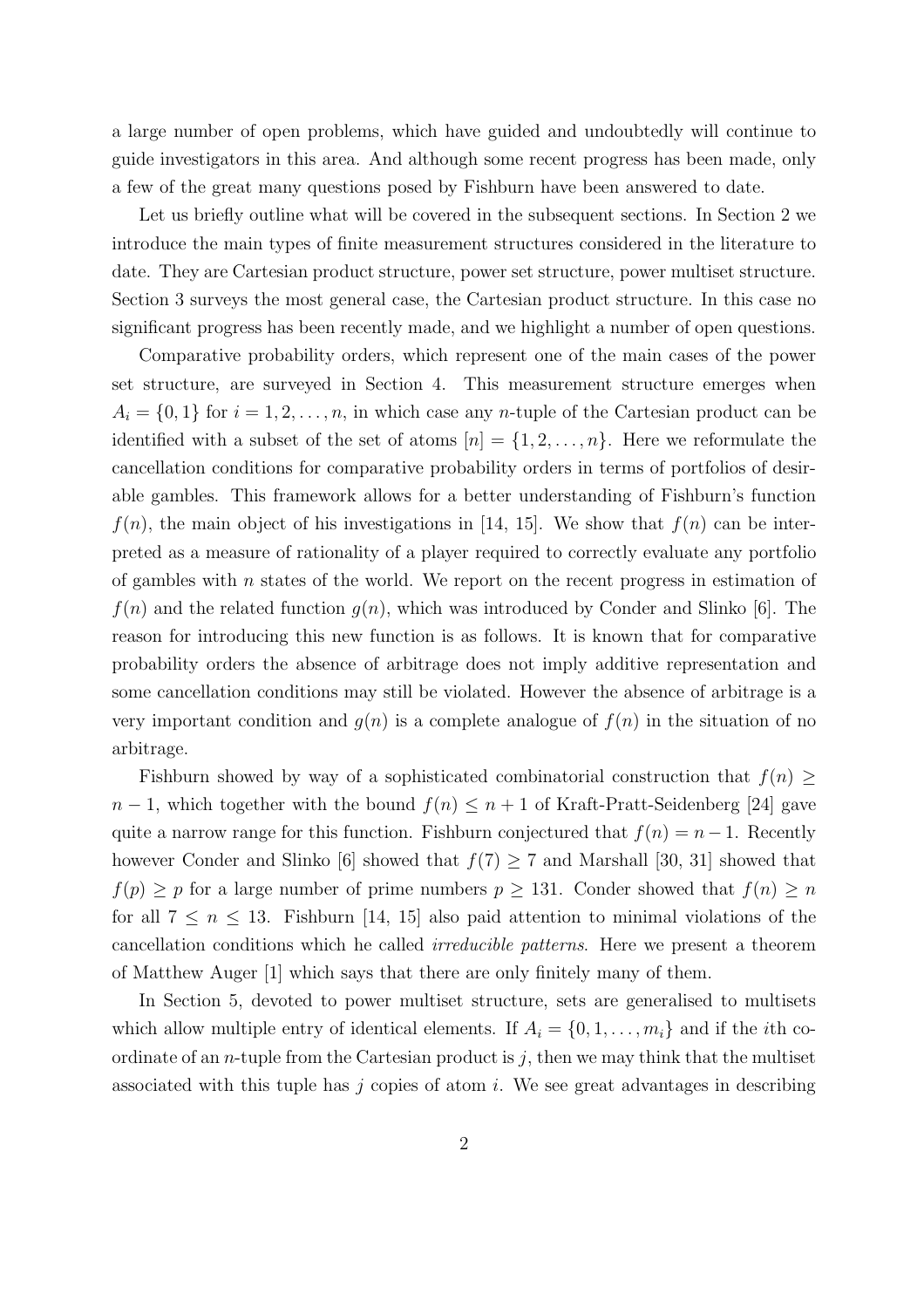this measurement structure in multiset terms, because of the emerging analogies with comparative probability orders. Orders on submultisets of a multiset were first used in the computer science literature by Dershowitz [9] to prove termination of rewrite systems. Sertel and Slinko [39] showed some important applications of multisets in Economics and Political Science. In Economics ranking multisets can be used for ranking income streams and investment projects. In Political Science they can be used for ranking committees or parliaments.

Additive conjoint measurement on subsets of Cartesian products containing rankordered n-tuples was considered by Wakker in [45, 46]. He established that, contrary to what has often been thought, additive conjoint measurement on subsets of Cartesian products has characteristics different from additive conjoint measurement on full Cartesian products.

Fishburn himself did not work with this preference structure but many of his ideas work in this case too. An analogue of de Finetti's axiom here is Independence of Equal Submultisets (IES) introduced in [39, 40]. The analogues of functions  $f(n)$  and  $g(n)$  can be introduced and those analogues will have  $k$  as an additional parameter, i.e. we obtain functions  $f(n, k)$  and  $g(n, k)$ . It is rather surprising that in this case better progress can be achieved in describing these functions than in the case of comparative probability orders [5]. The function  $g(n, k)$  is determined exactly: we have  $g(n, k) = n - 1$  for  $(n, k) \neq (5, 2)$  and  $g(5, 2) = 3$ . We also have  $n \geq f(n, k) \geq g(n, k)$  and we conjecture that  $f(n, k) = g(n, k).$ 

## 2 Types of Finite Measurement Structures

In this paper we assume that the Cartesian product (1) is finite. Let  $m_i$  denote the cardinality of  $A_i$  and in this case the cardinality of the Cartesian product will be  $|A| =$  $m_1m_2...m_n$ . We interpret  $\preceq$  as a nonstrict preference relation on A, i.e.  $\mathbf{a} \preceq \mathbf{b}$  means  $\mathbf{a}$ is not preferred to b. The corresponding strict preference relation  $\prec$  and indifference  $\sim$ are defined in the usual way.

Sometimes  $A_i$   $(i = 1, \ldots, n)$  are sets without any additional structure. This happens, when elements in each  $A_i$  belong to the same class but cannot be compared and measured in units of something, e.g.,  $A_1 = \{\text{apple}, \text{banana}\}\$ and  $A_2 = \{\text{pepsi}, \text{coca coal}\}\$ . Here the Cartesian product consists of pairs

 $A = \{(\text{apple}, \text{pepsi}), (\text{apple}, \text{coca code}), (\text{banana}, \text{pepsi}), (\text{banana}, \text{coca code})\}.$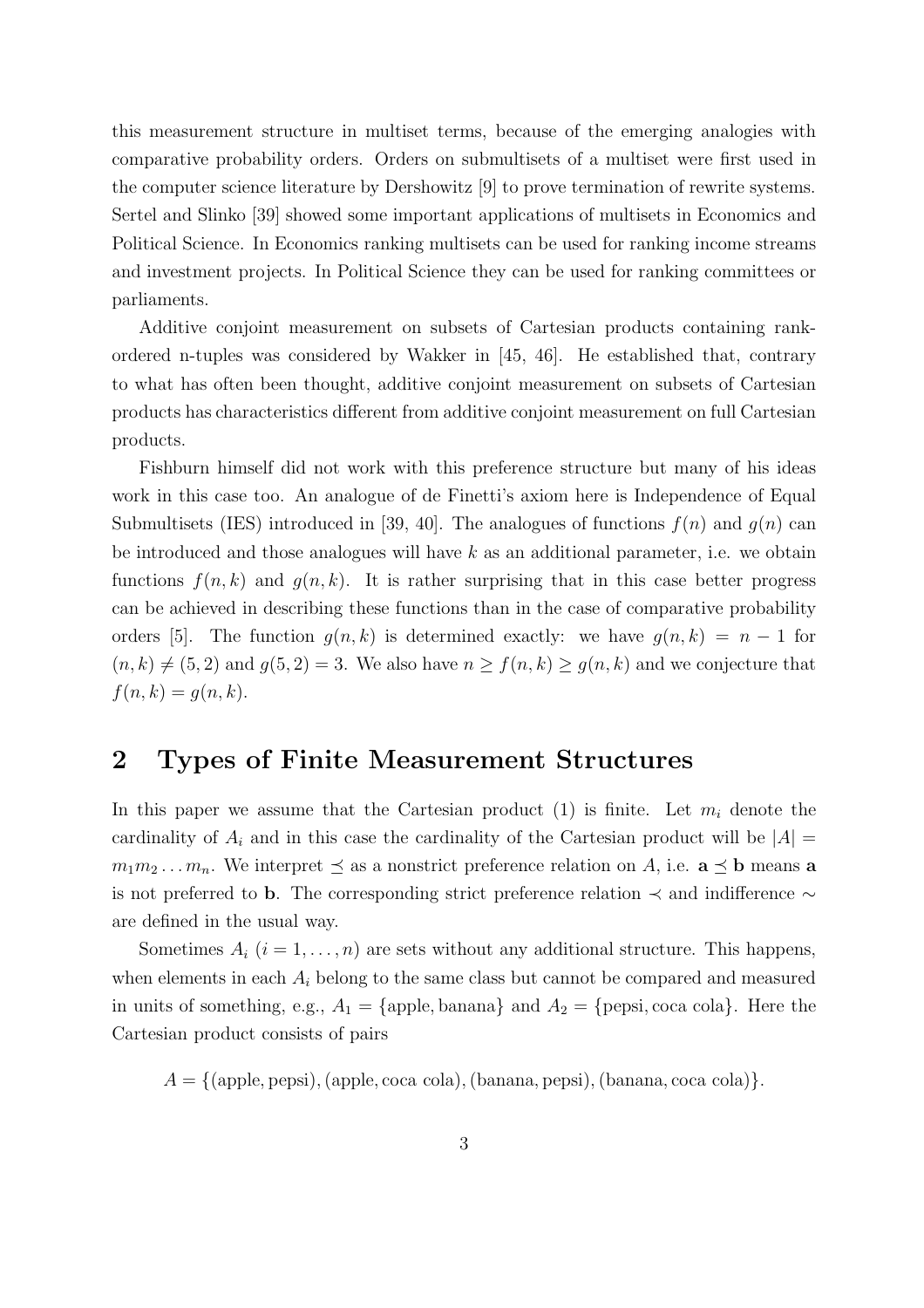We say that we have a *Cartesian product structure*. The additive utility representation in this case will then take the following form.

**Definition 1.** A binary relation  $\preceq$  on a Cartesian product structure (1) is said to be additively representable if there are n non-negative real-valued functions  $u_i: A_i \to \mathbb{R}$  such that for all  $\mathbf{a} = (a_1, \ldots, a_n)$  and  $\mathbf{b} = (b_1, \ldots, b_n)$  in A

$$
\mathbf{a} \preceq \mathbf{b} \Longleftrightarrow \sum_{i=1}^{n} u_i(a_i) \le \sum_{i=1}^{n} u_i(b_i). \tag{2}
$$

An important case emerges when we have n types of goods which are divisible to a certain extent but not infinitely divisible (such as money, cars, houses, etc.). These goods can be measured only in whole units of some quantity which is further indivisible. If the total number of available units of the good of type i is  $m_i$ , then each  $A_i$  can be identified with the set  $\{0, 1, \ldots, m_i\}$  which has the structure of the truncated monoid of nonnegative integers  $\mathbb{N}_{m_i}$ . A truncated monoid  $\mathbb{N}_k = (\{0, 1, \ldots, k-1\}, \oplus)$  of positive integers is an algebraic system on the base set  $\{0, 1, \ldots, k-1\}$ , where the addition  $\oplus$  is defined as

$$
m \oplus n = \begin{cases} m+n & \text{if } m+n < k, \\ \text{undefined} & \text{if } m+n \geq k. \end{cases}
$$

The representability of linear orders on such a Cartesian product must respect the structure on the  $A_i$ 's, which means that for the *i*<sup>th</sup> utility function we must have

$$
u_i(k) = k u_i(1)
$$

and, in particular,  $u_i(0) = 0$ .

When  $m_1 = \ldots = m_n = 2$ , and each  $A_i$  has the structure of  $\mathbb{N}_2$ , this is the case of goods which are indivisible. A 1 in the *i*th position of an *n*-tuple  $\mathbf{a} = (a_1, \ldots, a_n) \in A$ means that the *i*th good is present in this bundle. The Cartesian product  $\tilde{A}$  thus can be identified with the set of all indicator functions on  $[n]$  or with the set of all subsets of [n]. Then the order  $\preceq$  becomes an order on subsets of [n]. We call it the power set structure. We will deal only with linear, i.e. antisymmetric orders on subsets, since the general theory has not been developed yet. One obvious necessary condition for additive representability of the power set structure is the famous axiom introduced by de Finetti.

**Definition 2.** An order  $\preceq$  on  $2^{[n]}$  is said to satisfy the de Finetti axiom if for any  $A, B \in 2^{[n]}$  and any  $C \in 2^{[n]}$  such that  $C \cap (A \cup B) = \emptyset$ 

$$
A \preceq B \Longleftrightarrow A \cup C \preceq B \cup C. \tag{3}
$$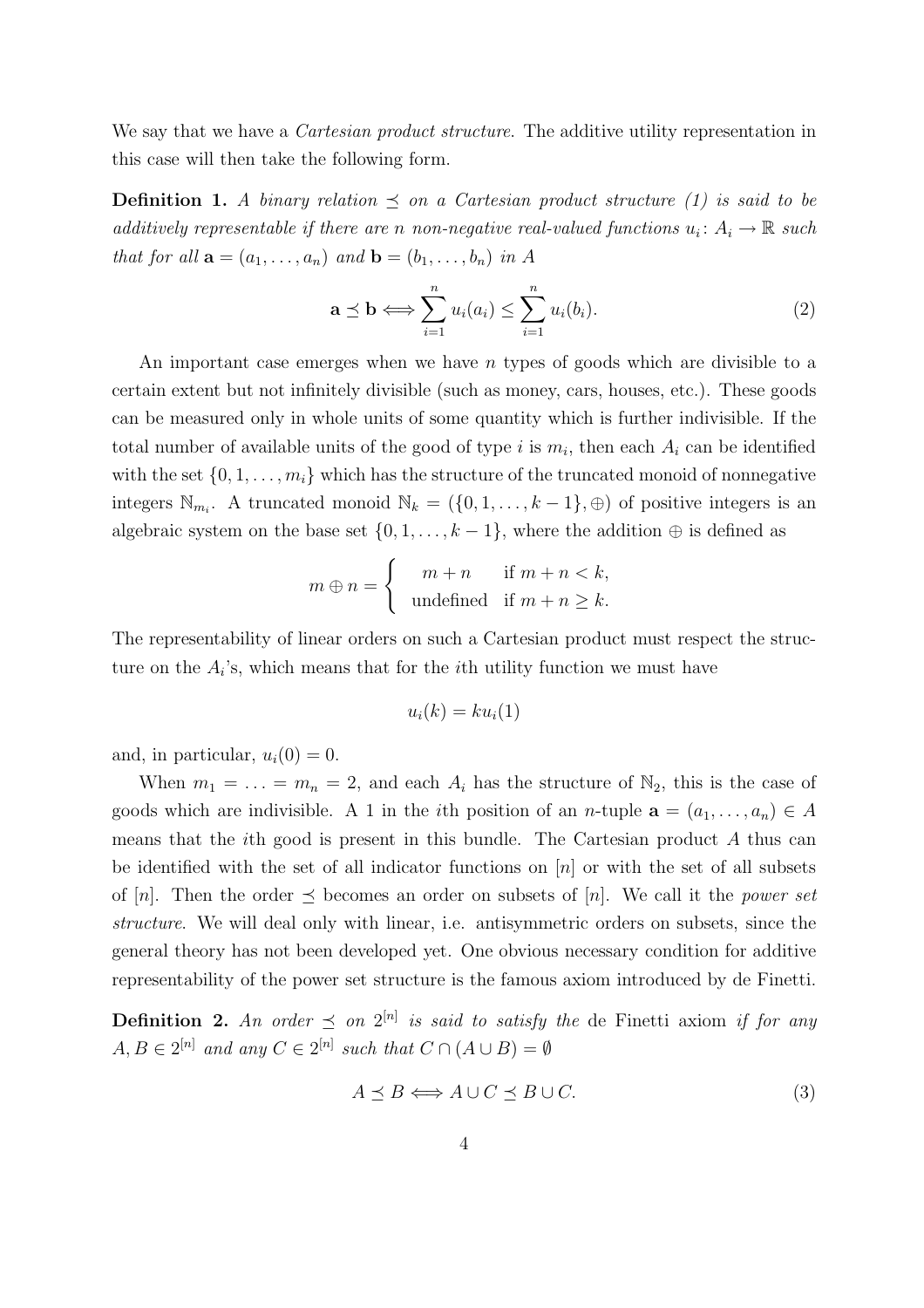If a linear order  $\preceq$  satisfies de Finetti's axiom and  $\emptyset \prec X$  for any non-empty subset  $X \subseteq [n]$ , then it is called a *comparative probability order*. Some significant progress has been recently achieved in understanding of additive representability of comparative probability orders. We report it in Section 4.

A multiset M on a base set X is a collection of elements of X, where multiple entries of the same element of X are possible [41]. In general, if  $X = \{x_1, \ldots, x_k\}$  is a set, then a multiset on X is denoted as  $M = \{x_1^{q_1}\}$  $_1^{q_1}, x_2^{q_2}$  $x_2^{q_2}, \ldots, x_k^{q_k}$  $\binom{q_k}{k}$ , where  $q_j$  is the number of occurrences of  $x_j$  in M, respectively. The number  $q_j$  is normally referred to as the *multiplicity* of  $x_j$ in  $M$ . As some  $q_i$  may be zero, not all elements of the base set may be present. The number of unique elements of X in M we call the *width* of M and the sum  $\sum_{j=1}^{k} q_j$  we call the cardinality of M.

When the Cartesian product (1) is such that every  $A_i$  has a structure of  $\mathbb{N}_{m_i}$ , then A can be identified with all submultisets of the multiset  $\{1^{m_i}, 2^{m_2}, \ldots, n^{m_n}\}$  on [n]. In the language of bundles of goods, we have n types of goods, denoted  $1, 2, \ldots, n$ , and exactly  $m_i$  copies of good i are available. We call it the *power multiset structure*. The power multiset model has numerous useful interpretations (see e.g., [40, 5]). We report results on the power multiset structure in Section 5.

In some applications not all alternatives of the Cartesian product (1) are actually available for choice. In this case we have to consider orders on a subset of this Cartesian product. Section 6.5.5 of [23] points out the importance of additive conjoint measurement on subsets of Cartesian products. Interest in this topic has increased during the last decade because of new developments in the literature on decision making under risk/uncertainty where conditions like independence are often required to hold only within certain subsets. Sertel and Slinko [39] showed that sometimes from the applications point of view it is necessary to restrict ourselves to the submultisets  $\{1^{k_i}, 2^{k_2}, \ldots, n^{k_n}\}$  of  $\{1^{m_i}, 2^{m_2}, \ldots, n^{m_n}\}$ of fixed cardinality k, i.e. those for which  $\sum_{i=1}^{n} k_i = k$ . The set of all submultisets of cardinality k we will denote as  $\mathcal{P}_k([n])$ . They gave several important examples of such applications (see also [5]).

## 3 Cartesian Product Structure

When we deal with sequences of elements of the Cartesian product A, we will index them with superscripts, while leaving subscripts to numerate the coordinates of elements of A. For example, if  $\mathbf{a}^1, \ldots, \mathbf{a}^s$  is the sequence of elements of A, then  $a_9^7$  is the ninth coordinate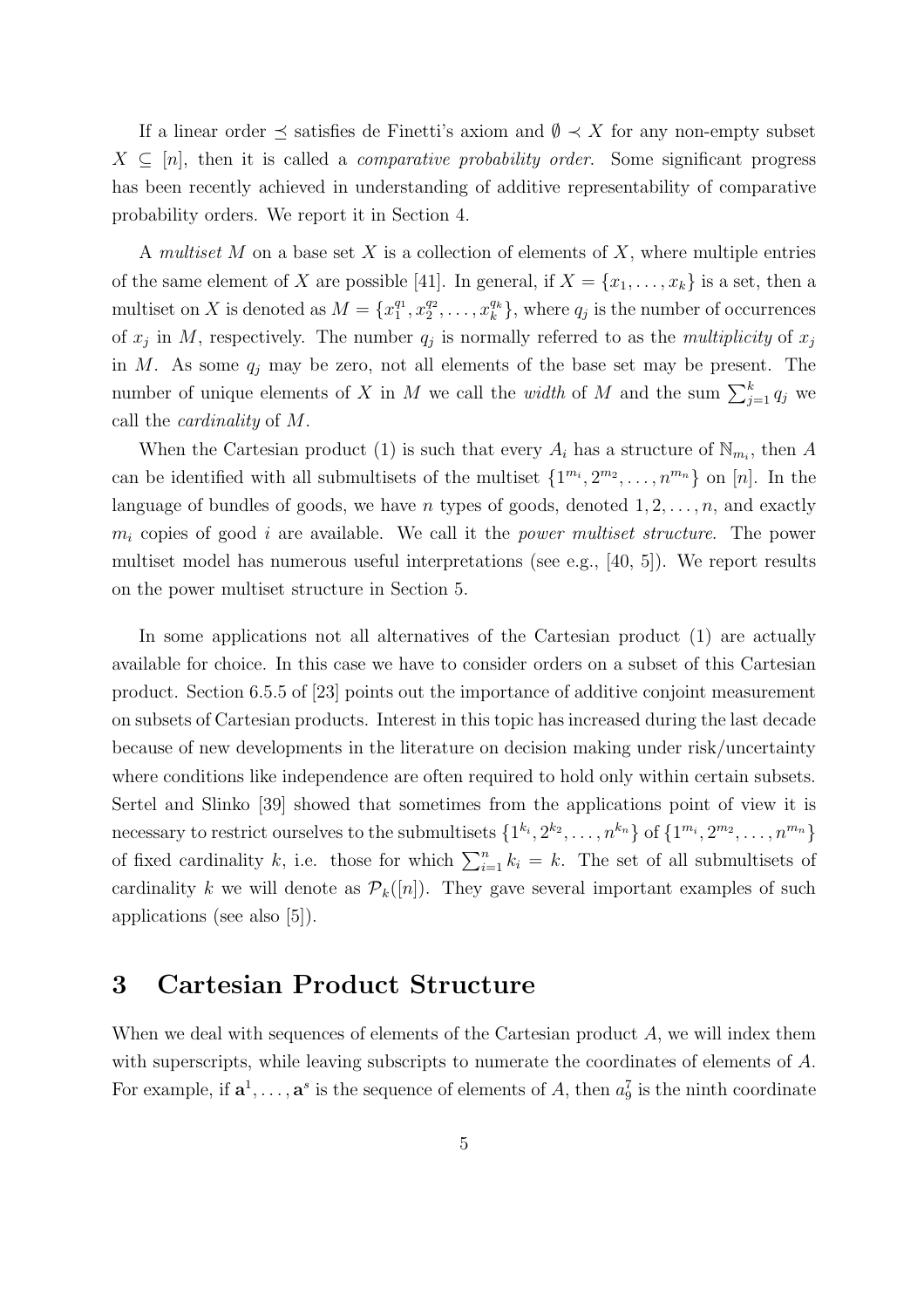of the seventh vector.

If  $\preceq$  is a binary relation on the Cartesian product A and  $\mathbf{a} \preceq \mathbf{b}$  is true, then, using the preference elicitation terminology [16], we will say that  $a \preceq b$  is a **valid comparison** of the two tuples a and b.

**Definition 3.** Let  $\leq$  be a relation on the Cartesian product A and

$$
\mathbf{a}^1 \preceq \mathbf{b}^1, \quad \mathbf{a}^2 \preceq \mathbf{b}^2, \quad \dots, \quad \mathbf{a}^q \preceq \mathbf{b}^q \tag{4}
$$

be a sequence of valid comparisons of pairs of elements of A such that  $a^i \prec b^i$  for at least one i. We say that this sequence has the cancellation property if, for each coordinate  $i=1,2,\ldots,n$ , the sequence  $b_i^1,b_i^2,\ldots,b_i^q$  is a permutation of the sequence  $a_i^1,a_i^2,\ldots,a_i^q$  $_i^q.$ 

The number  $q$  of comparisons in the sequence  $(4)$  will be called its *cardinality* and the number of unique comparisons in (4) will be called the *width* of this sequence. Note that this is consistent with the multiset terminology. This is because, if we drop the order of elements in any sequence, it becomes a multiset.

Example 1. The following two sequences of comparisons

$$
(1,2) \prec (3,4) \qquad (1,2) \prec (2,3)
$$
  

$$
(3,4) \prec (1,2) \qquad (3,4) \prec (1,2)
$$
  

$$
(3,4) \prec (1,2)
$$

the first one, in the left column, of cardinality two, and the second, in the right column, of cardinality three, both have the cancellation property. If all the comparisons of the first sequence are valid for  $\preceq$ , then  $\preceq$  is not antisymmetric, If all the comparisons of the second sequence are valid, then  $\preceq$  is not transitive.

From the previous example we get a feeling that having a sequence of valid comparisons with the cancellation property is some kind of a pathology.

**Definition 4.** We say that a binary relation  $\preceq$  on a Cartesian product (1) satisfies the cancellation condition  $C_k$  if every sequence of comparisons which satisfies the cancellation property has width greater than k. We say that a binary relation  $\preceq$  satisfies the cancellation condition  $C_k^{\dagger}$  $\frac{1}{k}$  if every sequence of comparisons which satisfies the cancellation property has cardinality greater than k

The following example is taken from Fishburn [17].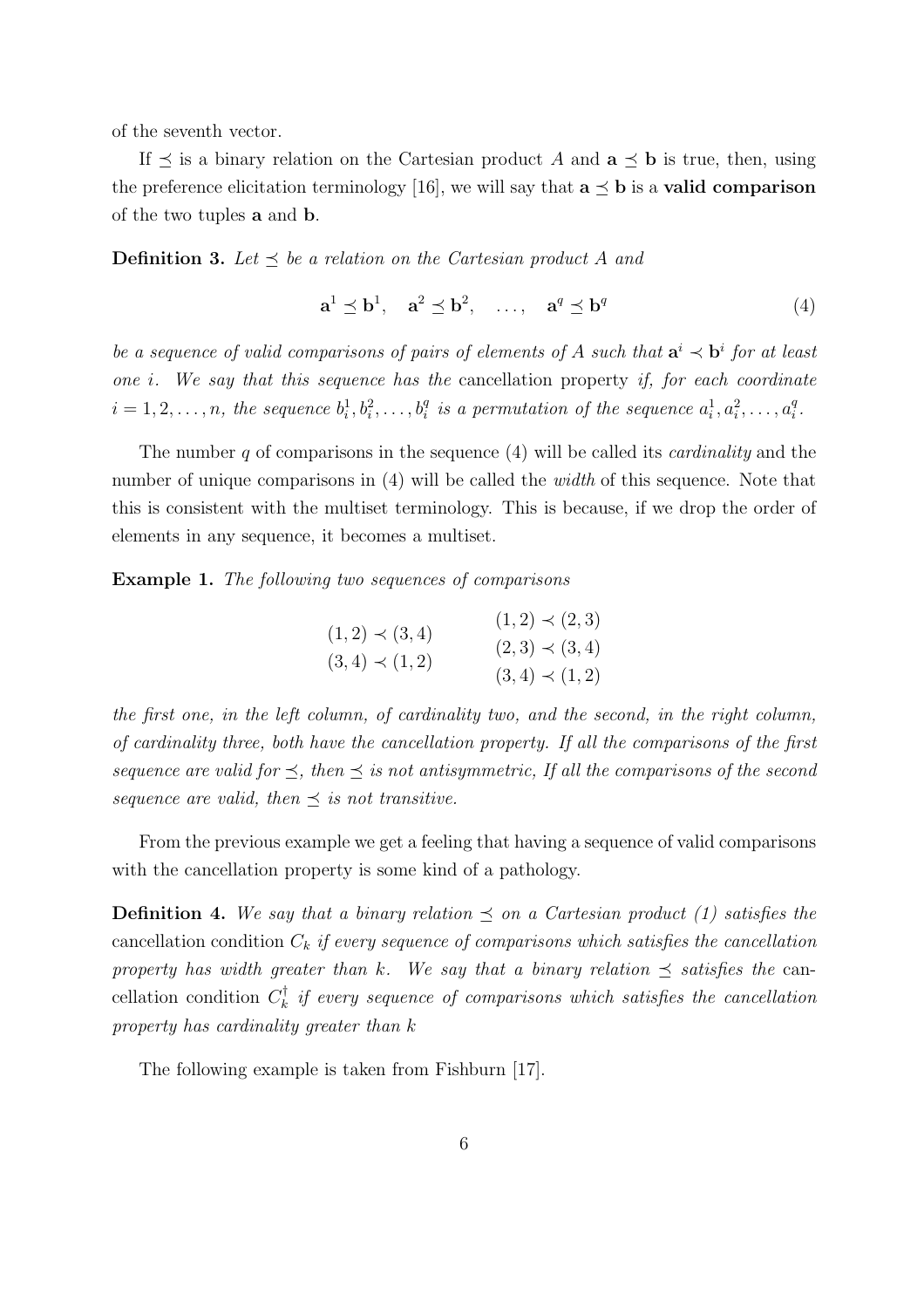**Example 2.** Let  $A = \{1, 2, 3\} \times \{a, b, c\}$ . Then the linear order

$$
1a \prec 1b \prec 2a \prec 2b \prec 3a \prec 1c \prec 2c \prec 3b \prec 3c
$$

satisfies  $C_2$  and  $C_2^{\dagger}$  $C_1^{\dagger}$  but fails both  $C_3$  and  $C_3^{\dagger}$  $\frac{1}{3}$  since the sequence of valid comparisons

$$
1b \prec 2a, \quad 3a \prec 1c, \quad 2c \prec 3b
$$

has the cancellation property.

As the width of a multiset is not greater than its cardinality,  $C_k$  always implies  $C_k^{\dagger}$  $\frac{1}{k}$ . Both  $C_k$  and  $C_k^{\dagger}$  $\mathcal{F}_k$  group together a large number of conditions but they do it differently. Both are introduced to help us better comprehend the great many cancellation conditions necessary for additive representability.

It is obvious that an additively representable binary relation does not have sequences of valid comparisons that satisfy the cancellation property and, hence, satisfies all cancellation conditions. The converse is also true [23]. The basic rationality assumption for a preference relation on A is called Independence of Equal Subalternatives. It says that for four *n*-tuples  $\mathbf{x}, \mathbf{y}, \mathbf{z}, \mathbf{w} \in A$ 

$$
\mathbf{x} \preceq \mathbf{y} \Longleftrightarrow \mathbf{z} \preceq \mathbf{w}
$$

whenever there exists a proper subset  $S \subseteq [n]$  such that  $x_i = z_i$  and  $y_i = w_i$  for all  $i \in S$ , and  $x_i = y_i$  and  $z_i = w_i$  for all  $i \notin S$ . We take this terminology from Wakker [44]; Fishburn calls it the first order independence [18]; in [23] this is called coordinate independence. Independence of Equal Subalternatives, being a consequence of  $C_2$ , is not generally sufficient for additive representability. However, as we shall see later, for a limited set of sizes it is true.

Given a relation  $\preceq$  on A, we may associate the following two numbers with it. Let  $f(\preceq)$  be the smallest k such that  $\preceq$  violates the cancellation condition  $C_k$  and  $f^{\dagger}(\preceq)$  be the smallest k such that  $\preceq$  violates the cancellation condition  $C_k^{\dagger}$  $\mathbf{k}$ . An obvious relation between these two functions is, of course,  $f(\preceq) \leq f^{\dagger}(\preceq)$ . However the minimal violation of  $C_k^\dagger$  $\mathcal{H}_k^{\dagger}$  hypothetically may not have the smallest possible width. Knowing only  $f(\preceq)$ , we know only half of the story and knowing  $f(\preceq)$  and  $f^{\dagger}(\preceq)$  gives us the full picture.

Now we will introduce two functions that were of primary interest to Fishburn. We set

$$
f(m_1, m_2,..., m_n) = \max f(\preceq),
$$
  $f^{\dagger}(m_1, m_2,..., m_n) = \max f^{\dagger}(\preceq),$  (5)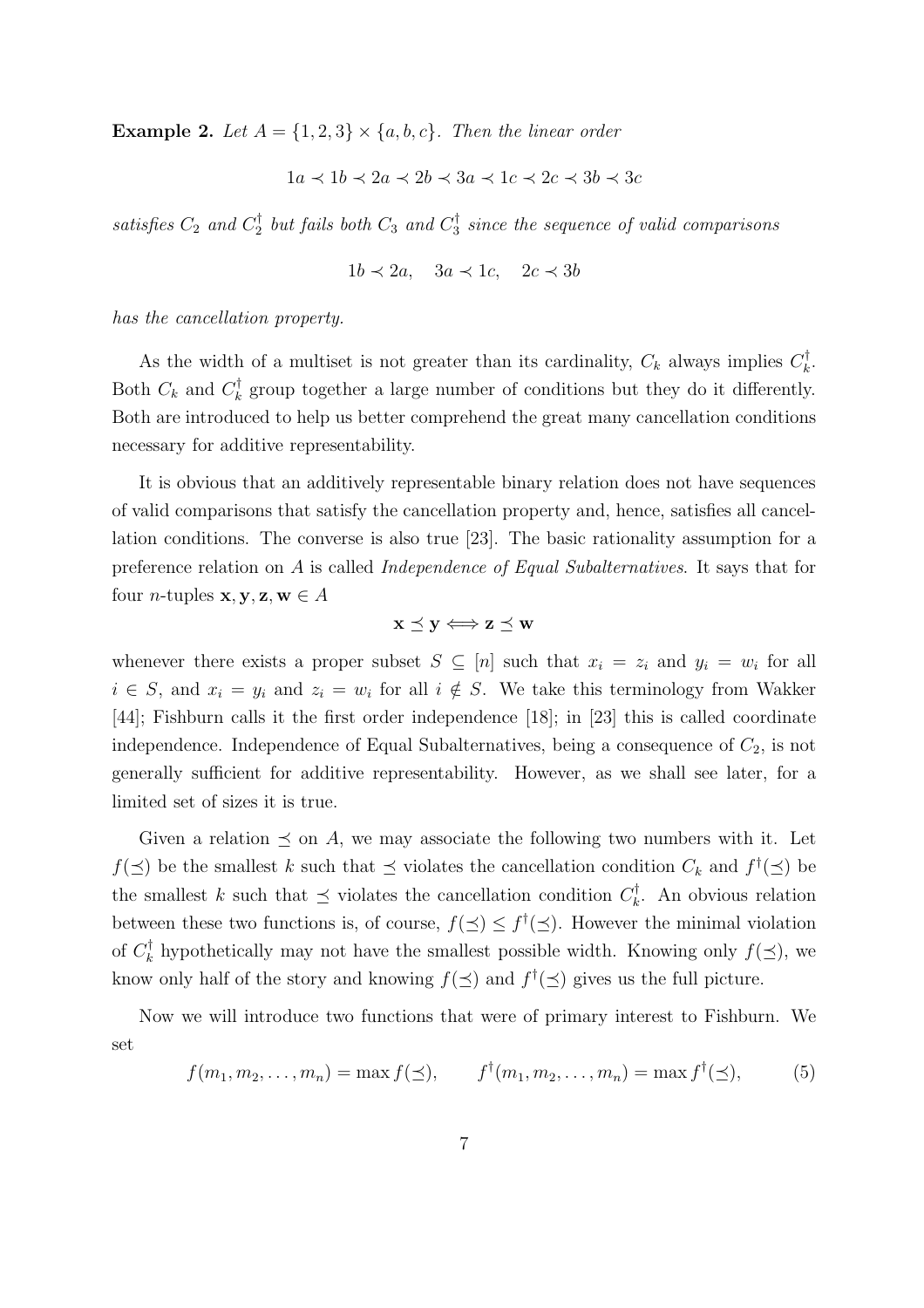where the maximum both times is taken over all binary relations on  $A$ . In other words, any relation  $\leq$  on A, which satisfies cancellation conditions  $C_k$  with  $k \leq f(m_1, m_2, \ldots, m_n)$ is additively representable and  $f(m_1, m_2, \ldots, m_n)$  is the smallest number with this property. The second function  $f^{\dagger}(m_1, m_2, \ldots, m_n)$  can be similarly characterised. Fishburn concentrated his attention on the first function leaving the second for future research. In this section we will not consider the important case of  $(m_1, m_2, \ldots, m_n) = (2, 2, \ldots, 2)$ since we will devote the whole next section to it.

Krantz et al. [23] (see pp. 427–428), who made the initial contribution to this topic, proved that  $f(2, m_2) = 2$  and that  $f(3, 3) \geq 3$ . Little else was known about these functions until Fishburn's papers [18, 19]. One of the most significant results of [18] was the general upper bound for  $f(m_1, m_2, \ldots, m_n)$ .

**Theorem 1** (Fishburn, 1997).  $f(m_1, m_2, ..., m_n) \le \sum_{i=1}^n m_i - (n-1)$ .

As  $f(2, m_2)$  is known, the case  $n = 2$  with  $\min(m_1, m_2) \geq 3$  naturally attracted much attention [14, 15].

Theorem 2 (Fishburn, 1997 & 2001).

- 1.  $f(3,3) = 3$ ,  $f(3,4) = f(4,4) = 4$ .
- 2.  $f(3, m_2) \ge m_2$  for all even  $m_2 \ge 4$ , and  $f(3, m_2) \ge m_2 1$  for all odd  $m_2 \ge 5$ .

3. 
$$
f(m_1, m_2) \ge m_1 + m_2 - 10
$$
.

4.  $f(5, m_2) > m_2 + 1$  for all odd  $m_2 > 5$ .

We note that Theorem 1 gives us  $f(3, m_2) \le m_2 + 2$  so the bounds for  $f(3, m_2)$  given by Theorem 2 are rather tight. Apart from obvious questions that these results prompt, Fishburn [18, 19] formulated the following interesting ones.

**Problem 1.** What can be said about  $f^{\dagger}(m_1, m_2, \ldots, m_n)$ ?

**Problem 2.** We can narrow the class of relations and define the functions  $f(m_1, m_2, \ldots, m_n)$ and  $f^{\dagger}(m_1, m_2, \ldots, m_n)$  for strict linear orders. Will the values of these functions remain the same? Fishburn conjectured that they would (see Conjecture 1 in  $(18)$ ).

An important paper by Fishburn and Roberts [20] studied the uniqueness question, which we do not survey here due to lack of space.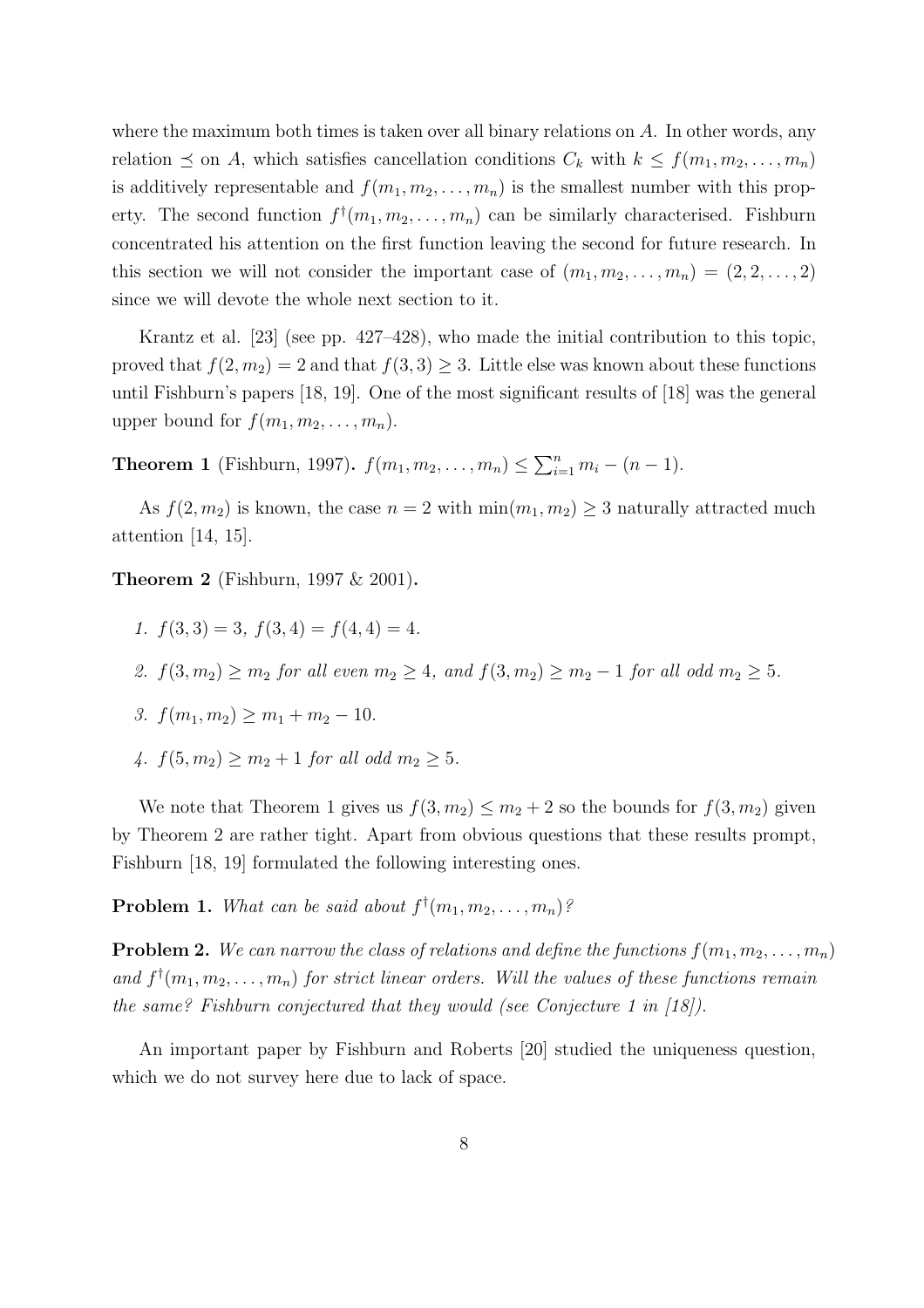## 4 Comparative Probability Orders

As we already noticed, in the case when  $m_1 = \ldots = m_n = 2$ , the Cartesian product A can be identified with the power set of *n*-element set  $[n]$ . Here we adopt de Finnetti's point of view and consider  $[n]$  as the set of the states of the world in which case we can identify comparisons of subsets with gambles. This approach was further developed by Walley and Fine [47, 48, 49] who believed that there are considerable advantages of basing the theory of comparative probability on desirability of gambles. In our case orders on subsets and desirability of gambles provide two equivalent characterisations but there are some nuances. The shift from preference to desirability is subtle but important. The word "preference" has an optimality flavour while the word "desirability" is more in line with the concept of satisficing introduced by H.A. Simon [43]. The behavioral aspect that can be introduced to comparative probability through the introduction of gambles shed a new light on some old concepts of the theory. In particular, as will be demonstrated below, the functions introduced by Fishburn [14, 15] become measures of rationality of personal comparative probability.

### 4.1 Discrete Cones

Let  $[n] = \{1, 2, \ldots, n\}$  be the set of possible states of the world, one of which will materialise. We suppose that agents can somehow compare probabilities of events. This is their personal probability assessment and it is subjective. If an agent believes that  $B$  is more likely to occur than A, she should accept the gamble which pays 1 if the state  $i \in A \setminus B$ materialises,  $-1$  if the state  $i \in B \setminus A$  materialises, and pays nothing in all other cases. On the other hand, if the agent considers this gamble desirable, she must believe that  $B$  is more likely to happen than  $A$ . Thus it is clear that comparative probability assessments of sets and desirability of gambles provide two equivalent languages to discuss orders on subsets. Below we will make this connection formal.

Let  $T = \{-1, 0, 1\}$ . Any vector of  $T<sup>n</sup>$  represents a gamble. The gamble which pays  $x_i \in T$  if the state i materialises will be denoted  $\mathbf{x} = (x_1, \ldots, x_n) \in T^n$ . On appearance of a nonzero gamble  $\mathbf{x} \in T^n$  a participating agent must be ready to accept either  $\mathbf{x}$  or  $-\mathbf{x}$ . The zero gamble 0 is neutral (no loss, no profit). Let us agree that it is not desirable.

The following properties will be assumed as basic rationality assumptions that all agents possess:

C1.  $\mathbf{e}_i = (0, \ldots, 1, \ldots, 0)$  is a desirable gamble for all  $1 \leq i \leq n$ ;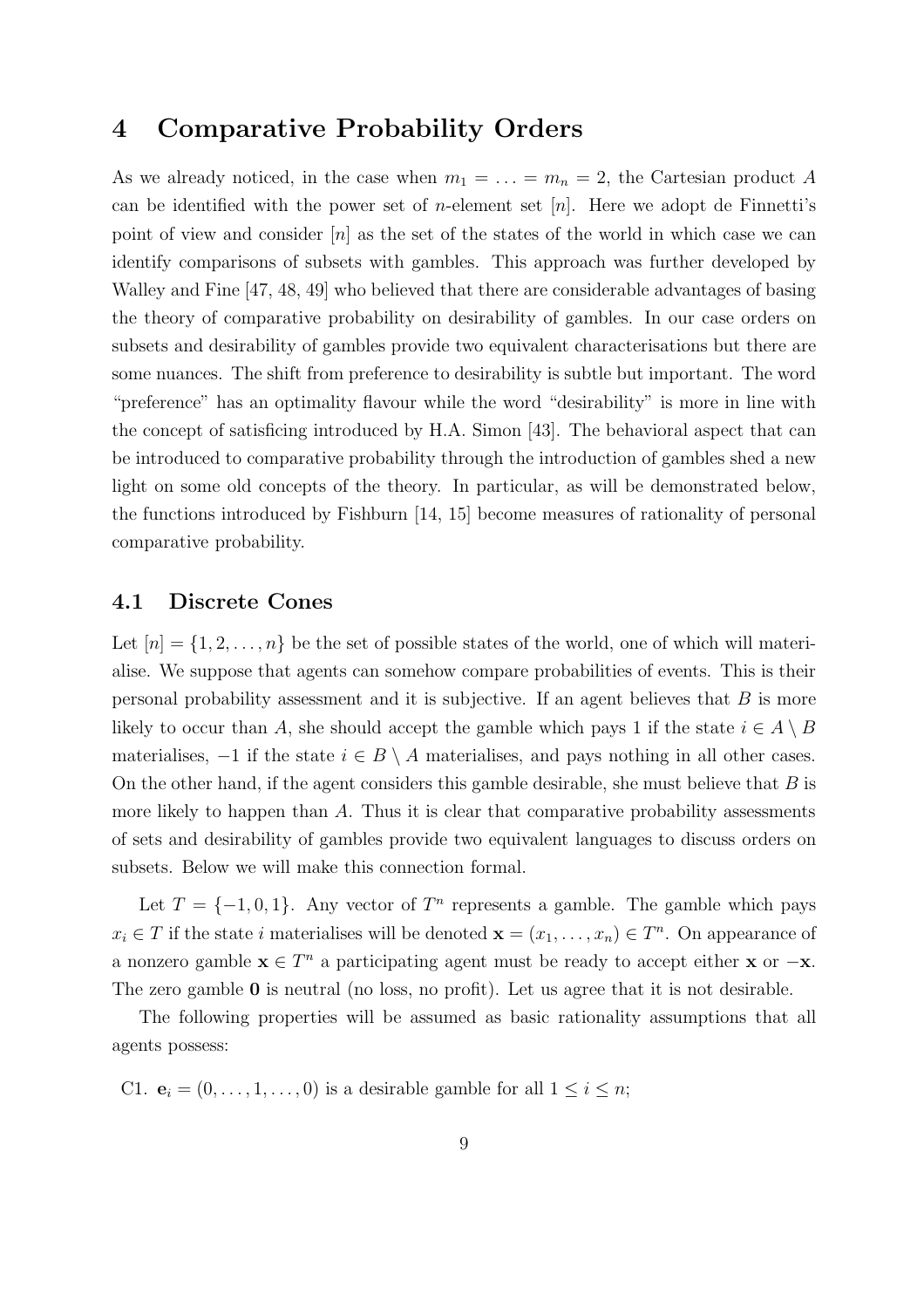- C2. If **x** and **y** are two desirable gambles and if  $\mathbf{x} + \mathbf{y} \in T^n$ , then  $\mathbf{x} + \mathbf{y}$  is a desirable gamble;
- C3. For every nonzero gamble  $\mathbf{x} \in T^n$ , either  $\mathbf{x}$  or  $-\mathbf{x}$  (but not both) is desirable.

**Definition 5.** Any subset  $\mathcal{C}$  of  $T^n$  which contains **0** and whose nonzero vectors satisfy C1 - C3 is called a discrete cone.

To summarise: the set of desirable gambles for an agent is the set of all nonzero vectors of a certain discrete cone.

For each subset  $A \subseteq [n]$  we define the characteristic vector  $\chi_A$  of this subset by setting  $\chi_A(i) = 1$  if  $i \in A$ , and  $\chi_A(i) = 0$  if  $i \notin A$ . For any pair of subsets  $A, B \in 2^{[n]}$  we define a gamble:

$$
\chi(A, B) = \chi_B - \chi_A \in T^n.
$$

Given an agent whose set of desirable gambles is a discrete cone  $\mathcal{C}$ , the agent can compare events as follows:

$$
A \preceq B \Longleftrightarrow \chi(A, B) \in \mathcal{C}.\tag{6}
$$

Due to properties of  $\mathcal{C}, \preceq$  is an order (reflexive, complete and transitive relation) on  $2^{[n]}$ . This order satisfies de Finetti's axiom (3) and hence is a comparative probability. This probability assessment is, of course, specific for this particular agent only.

The study of discrete cones as algebraic objects was initiated by Kumar<sup>1</sup> in his PhD thesis [25]. This approach was rediscovered by Fishburn [14] who pioneered their combinatorial study. Further combinatorial properties of discrete cones were studied in [10, 15, 16, 28, 6, 30, 3]. In this section we concentrate on combinatorics of rationality assessment.

If  $\mathbf{p} = (p_1, \ldots, p_n)$  is a probability measure on [n], where  $p_i$  is the probability of i, then we know the probability of every event A, by the rule  $p(A) = \sum_{i \in A} p_i$ . We may now define an order  $\preceq_{\mathbf{p}}$  on  $2^{[n]}$  by

$$
A \preceq_{\mathbf{p}} B \Longleftrightarrow p(A) \le p(B).
$$

Suppose the probabilities of all events are different. Then  $\preceq_{\mathbf{p}}$  is a comparative probability order on [n].

<sup>&</sup>lt;sup>1</sup>I am grateful to Terry Fine for this reference.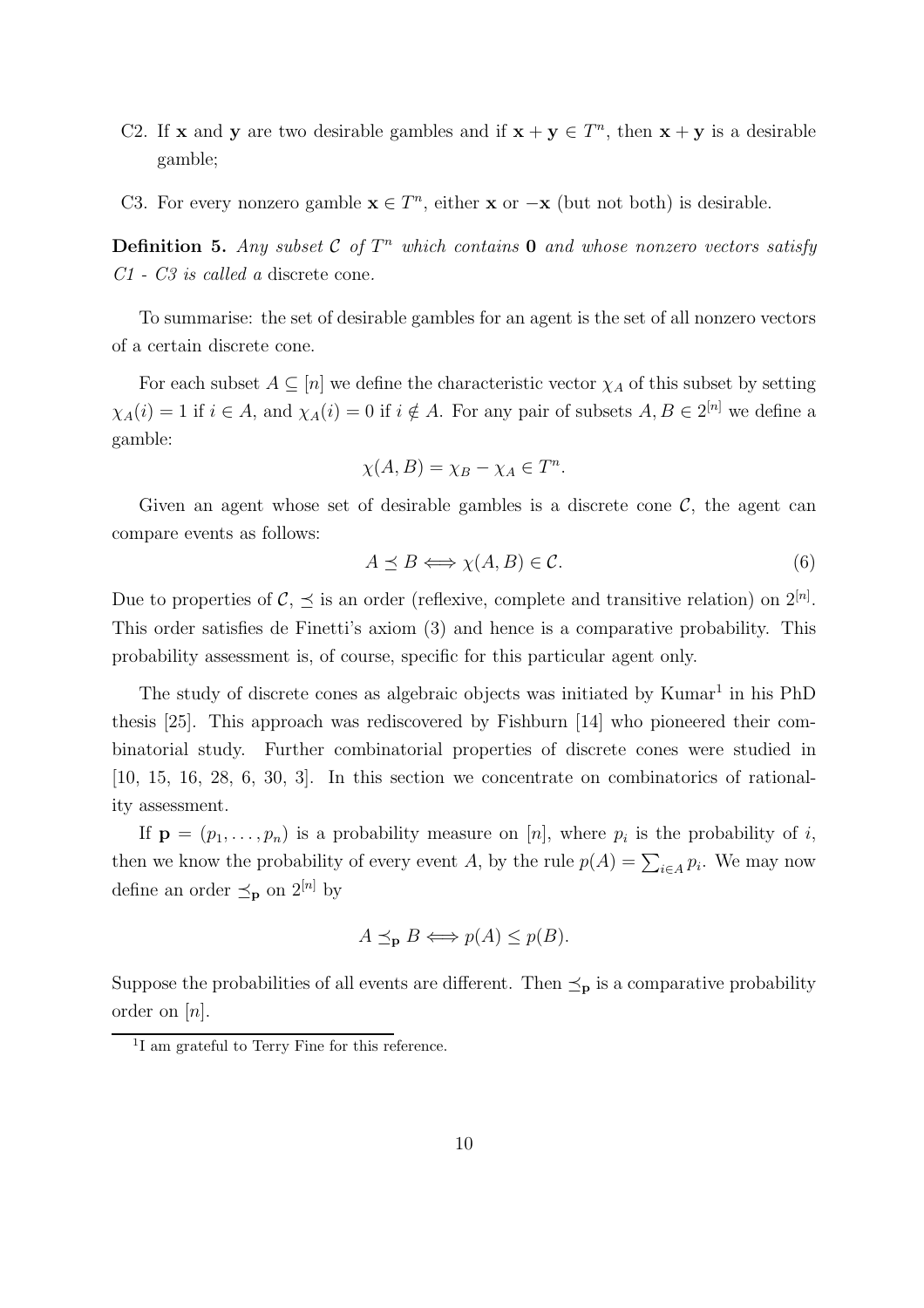**Definition 6.** Any comparative probability order  $\preceq$  on [n] is called additively representable by a measure or simply representable if there exists a probability measure **p** on [n] such that  $\preceq=\preceq_{\mathbf{p}}$ . A comparative probability order  $\preceq$  on [n] is said to be almost representable by a measure p if

$$
A \preceq B \Longrightarrow p(A) \le p(B).
$$

In this case we will also say that  $\preceq$  is almost representable without specifying the measure p.

If an order  $\preceq$  is almost representable but not representable, then at least for one pair of subsets A and B we must have  $A \prec B$  and at the same time  $p(A) = p(B)$ .

#### 4.2 Portfolios of Acceptable Gambles

Our way to measure rationality of an agent is to look at how consistent she was in accepting and rejecting various gambles. We need the following concept.

**Definition 7.** Let  $C$  be a discrete cone. A multiset

$$
P = {\mathbf{x}_1^{a_1}, \mathbf{x}_2^{a_2}, \dots, \mathbf{x}_m^{a_m}},
$$

where  $\mathbf{x}_i \in \mathcal{C}$  and  $a_i \in \mathbb{N}$ , is called a portfolio of desirable gambles.

Gambles are like risky securities. You may own different number of shares of the same company. Similarly, a portfolio can contain several identical gambles. If the personal comparative probability of an agent is representable by a measure, then all portfolios of desirable gambles are (in the long run) profitable.

**Definition 8.** The portfolio  $P$  is said to be neutral if

$$
a_1\mathbf{x}_1 + a_2\mathbf{x}_2 + \dots + a_m\mathbf{x}_m = \mathbf{0}.\tag{7}
$$

The portfolio  $P$  is said to be a sure loss if

$$
a_1\mathbf{x}_1 + a_2\mathbf{x}_2 + \dots + a_m\mathbf{x}_m = \sum_{i=1}^n b_i \mathbf{e}_i
$$
 (8)

with  $b_i < 0$  for all  $i = 1, \ldots, n$ .

If a sure-loss portfolio exists, an agent is said to provide an arbitrage. A fully rational agent cannot accept a neutral portfolio and, of course, cannot provide an arbitrage. Here is an example of a comparative probability order that has a neutral portfolio of desirable gambles.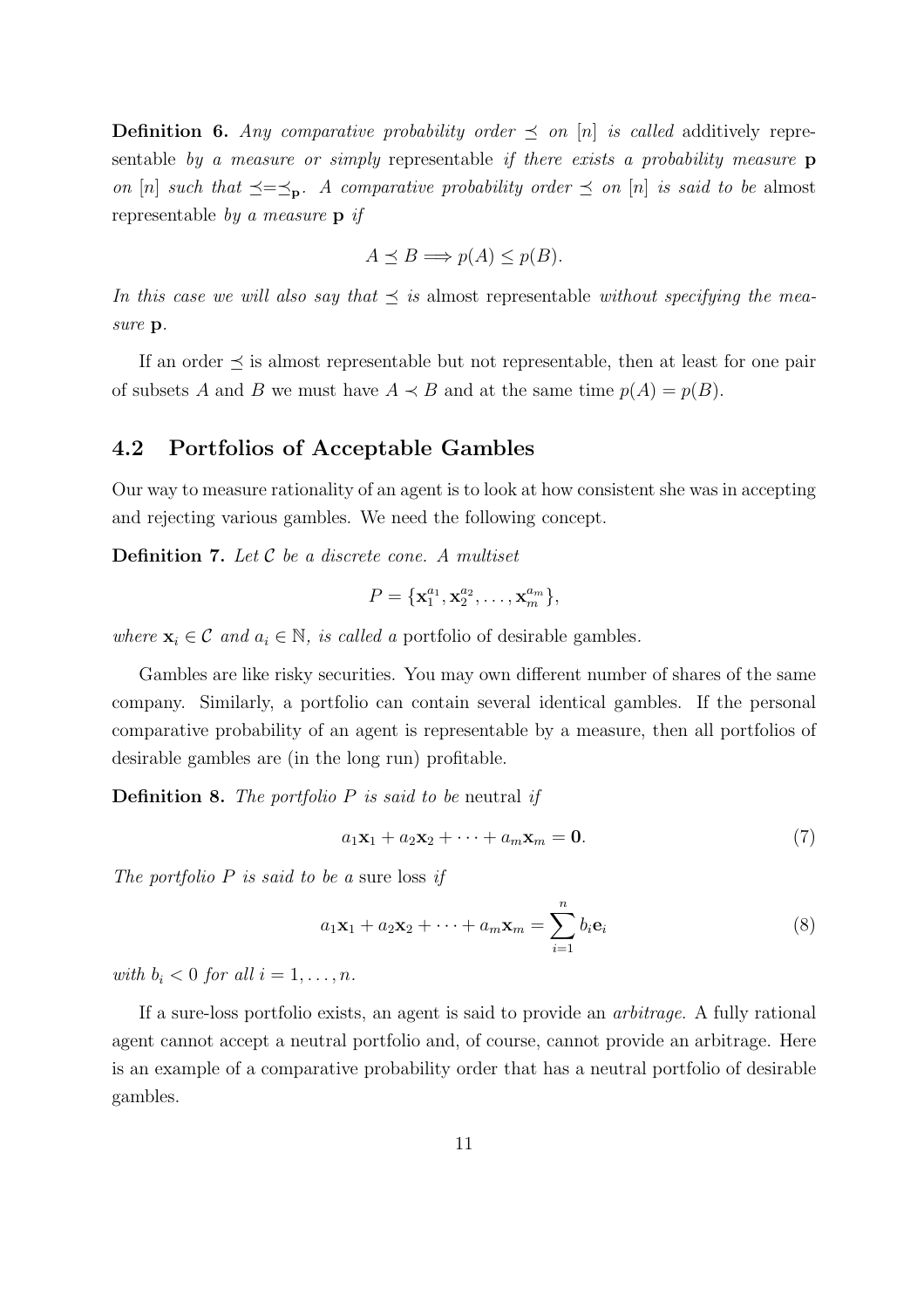**Example 3.** Let  $n = 5$  and consider the following comparative probability order:

$$
\emptyset \prec 1 \prec 2 \prec 3 \prec 12 \prec \underline{13 \prec 4} \prec \underline{14 \prec 23} \prec
$$
  

$$
5 \prec 123 \prec 24 \prec \underline{34 \prec 15} \prec 124 \prec \underline{25 \prec 134} \ldots
$$

(further continuation is unique). The following four desirable gambles

$$
\mathbf{x}_1 = (-1, 0, -1, 1, 0), \quad \mathbf{x}_2 = (-1, 1, 1, -1, 0),
$$
  
\n $\mathbf{x}_3 = (1, 0, -1, -1, 1), \quad \mathbf{x}_4 = (1, -1, 1, 1, -1)$ 

(they correspond to the underlined comparisons) form a neutral portfolio since  $x_1 + x_2 +$  $x_3 + x_4 = 0.$ 

For an example of arbitrage we must have  $|\Omega| \geq 6$ . Such an example is given in [24]. Conder and Slinko [6] used a computer program to help them find that for  $n = 6$  there are 5202 such comparative probability orders.

**Definition 9.** A comparative probability order satisfies cancellation condition  $C_k$  when no neutral portfolio  $(7)$  of desirable gambles of width k exist, and satisfies the cancellation condition  $C_k^{\dagger}$  when no neutral portfolio (7) of desirable gambles of cardinality k exist.

The criterion of representability given by Kraft et al. [24] can be reformulated as follows.

**Theorem 3.** Suppose  $\preceq$  is the agent's comparative probability order on  $2^{[n]}$  and C be the corresponding discrete cone. Then

- 1.  $\preceq$  is representable iff C has no neutral portfolios of desirable gambles;
- 2.  $\preceq$  is almost representable iff there is no arbitrage.

#### 4.3 Fishburn's functions as measures of rationality

Let  $\prec$  be the agent's comparative probability order. Let  $f(\prec)$  be the smallest width of a neutral portfolio of desirable gambles and  $f^{\dagger}(\preceq)$  be the smallest cardinality of a neutral portfolio of desirable gambles, if such portfolios exist. Otherwise set  $f(\preceq) = f^{\dagger}(\preceq) = \infty$ .

The idea is to measure the agent's rationality by the minimum "size" of the portfolio that she cannot handle properly with accepting a neutral portfolio being the early sign of non-rationality. We have two measures for the size of a portfolio: its width and its cardinality. Each measure gives us a measure of an agent's rationality. They are  $f(\prec)$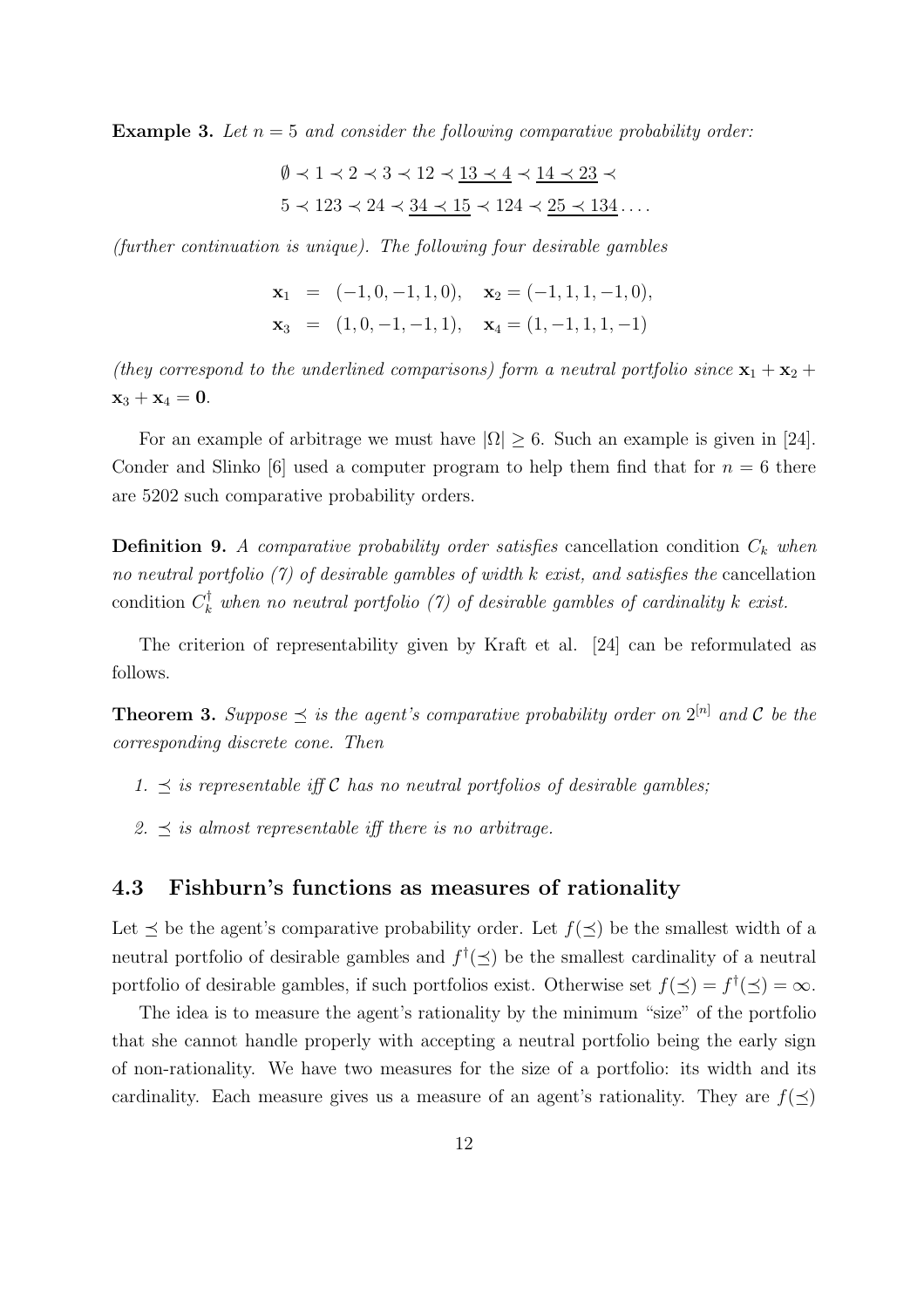and  $f^{\dagger}(\preceq)$ , respectively. The larger these functions are the more rational is the agent. Fishburn defined these functions in terms of cancellation conditions of two types [14]. He and his coauthors used their combinatorial interpretations in terms of multilists [16]. Conder and Slinko [6] used their algebraic reformulation of cancellation conditions in terms of linear dependencies of vectors of discrete cones. However in both cases the real meaning of cancellation conditions is hard to grasp due to the intricacies of those definitions. Portfolios clarify the real meaning of cancellation conditions.

Let  $\mathcal{L}_n$  be the set of all comparative probability orders on  $2^{[n]}$ , and let  $\mathcal{R}_n$  be the set of all almost representable comparative probability orders on  $2^{[n]}$ . Define

$$
f(n) = \max_{\preceq \in \mathcal{L}_n} f(\preceq), \qquad f^{\dagger}(n) = \max_{\preceq \in \mathcal{L}_n} f^{\dagger}(\preceq),
$$

These two functions were introduced and studied by Fishburn [14, 15]. Also we define

$$
g(n) = \max_{\preceq \in \mathcal{R}_n} f(\preceq), \qquad g^{\dagger}(n) = \max_{\preceq \in \mathcal{R}_n} f^{\dagger}(\preceq).
$$

These functions were introduced by Conder and Slinko [6]. They are defined similarly to Fishburn's functions, but only for comparative probability orders which do not admit arbitrage. By temporarily setting all orders with arbitrage aside, Conder and Slinko showed that it is possible to achieve some progress and to answer some questions of Fishburn about  $f(\preceq)$  and  $f^{\dagger}(\preceq)$ . The relationships between  $f(\preceq)$  and  $f^{\dagger}(\preceq)$  and their no arbitrage analogues  $g(\preceq)$  and  $g^{\dagger}(\preceq)$  are not completely clear. All we can state is that  $g(n) \leq f(n)$  and  $g^{\dagger}(n) \leq f^{\dagger}(n)$ .

Some initial values for these functions are known [24, 14, 15, 6]:

$$
f(n) = f^{\dagger}(n) = \infty, \qquad (n \le 4),
$$
  
\n
$$
g(5) = g^{\dagger}(5) = f(5) = f^{\dagger}(5) = 4,
$$
  
\n
$$
g(6) = g^{\dagger}(6) = f(6) = f^{\dagger}(6) = 5.
$$

It is also known that  $g(n) \leq n$  [6] and we will see later that  $g(7) = 7$ . The following bounds are known for  $f(n)$ , where the upper bound was established by Kraft et al. [24] and the lower by Fishburn [14, 15].

Theorem 4 (Kraft et al., 1959, Fishburn 1997).  $n-1 \le f(n) \le n+1$ .

The upper bound here is a rather trivial fact, the lower bound was obtained by a non-trivial construction. Fishburn [14, 15] conjectured that  $f(n) = n - 1$ . However, since  $f(n) \ge g(n)$ , the first part of the following theorem refutes Fishburn's conjecture.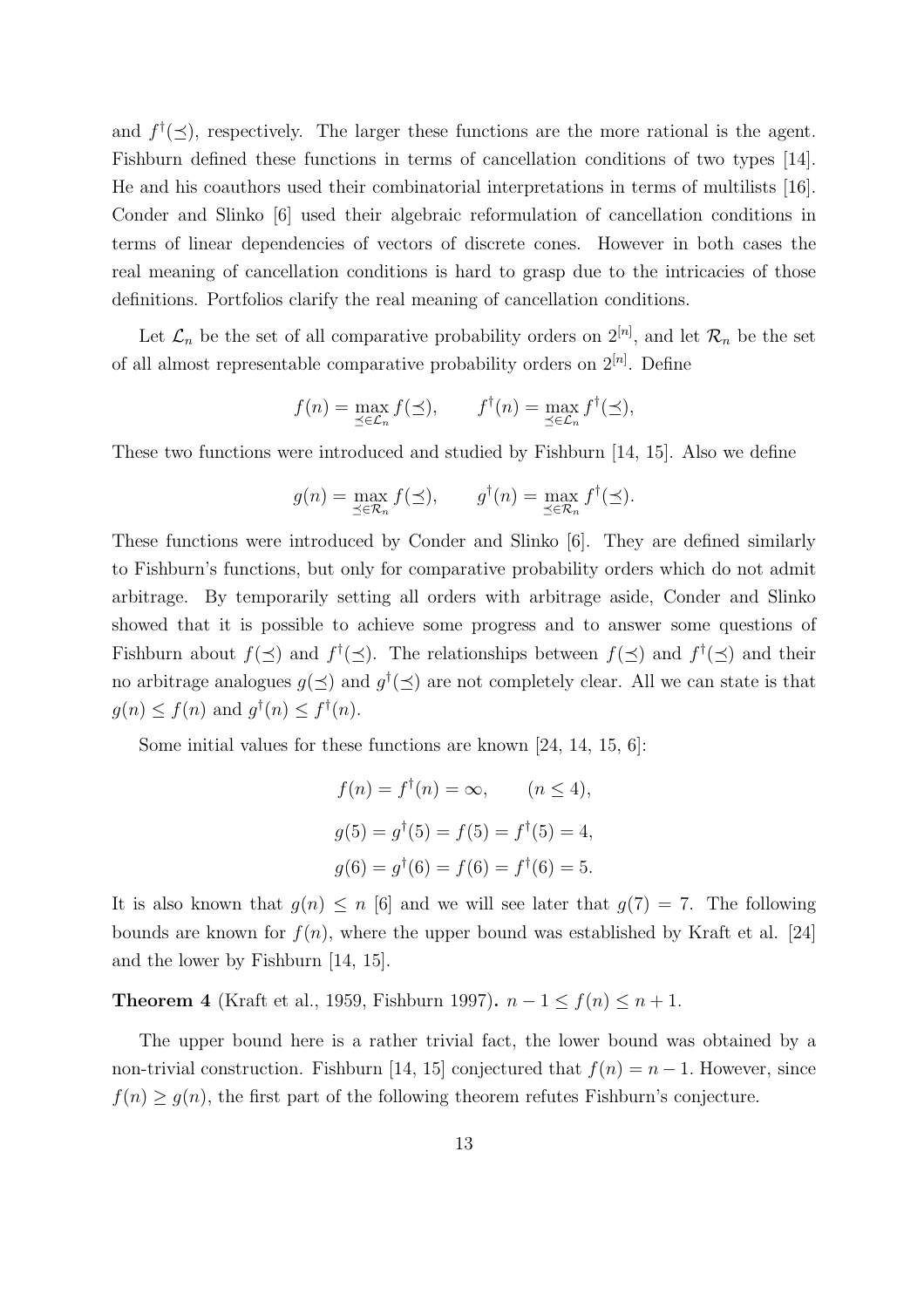**Theorem 5** (Conder and Slinko, 2004).  $g(7) = 7$  and  $g^{\dagger}(7) \ge 8$ .

This result is based on the following construction theorem.

**Theorem 6** (Conder and Slinko, 2004)). Let  $X = {\mathbf{x}_1, ..., \mathbf{x}_m} \in T^n$  ( $m \ge 4$ ), such that  $\sum_{i=1}^{m} a_i \mathbf{x}_i = \mathbf{0}$  for some positive integers  $a_i$ , and either

no proper subsystem  $X' \subset X$  is linearly dependent with positive coefficients

or

the sum  $\sum_{i=1}^{m} a_i$  is minimal possible.

Suppose further that the  $m \times n$  matrix A having the vectors  $x_1, \ldots, x_m$  as its rows has the property that  $A\mathbf{b} = \mathbf{0}$  for some positive integer-valued vector  $\mathbf{b} = (b_1, \ldots, b_n)$  with  $b_1 > b_2 > \ldots > b_n > 0$ , and that

$$
\mathbf{b}^{\perp} \cap T^n = \{\pm \mathbf{x}_1, \ldots, \pm \mathbf{x}_m\}.
$$

Let  $\mathbf{p} = (b_1 + \ldots + b_n)^{-1} \mathbf{b}$  and  $C = \{ \mathbf{x} \in T^n \mid (\mathbf{x}, \mathbf{p}) \ge 0 \}$ . Then the discrete cone

$$
C' = C \setminus \{-\mathbf{x}_1, \ldots, -\mathbf{x}_m\}
$$

corresponds to an almost representable comparative probability order  $\preceq$  which almost agrees with p, with either

$$
f(\preceq) = m
$$
 or  $f^{\dagger}(\preceq) = \sum_{i=1}^{m} a_i$ ,

respectively.

To prove the second part of Theorem 5 one may take the following  $7 \times 7$  matrix:

$$
A = \begin{bmatrix} 1 & -1 & -1 & 1 & 0 & 1 & -1 \\ 1 & 0 & -1 & -1 & 1 & -1 & -1 \\ 1 & 0 & -1 & -1 & -1 & 0 & 1 \\ -1 & 1 & -1 & 1 & 1 & 0 & 1 \\ 0 & -1 & 1 & 1 & 0 & -1 & 1 \\ -1 & 1 & 1 & 0 & -1 & 0 & -1 \end{bmatrix},
$$

and let  $\mathbf{x}_1, \ldots, \mathbf{x}_7$  denote its rows. It is easy to check that  $\text{rank}(A) = 6$ ,

$$
\mathbf{x}_1+\mathbf{x}_2+\mathbf{x}_3+\mathbf{x}_4+\mathbf{x}_5+\mathbf{x}_6+2\mathbf{x}_7=\mathbf{0},
$$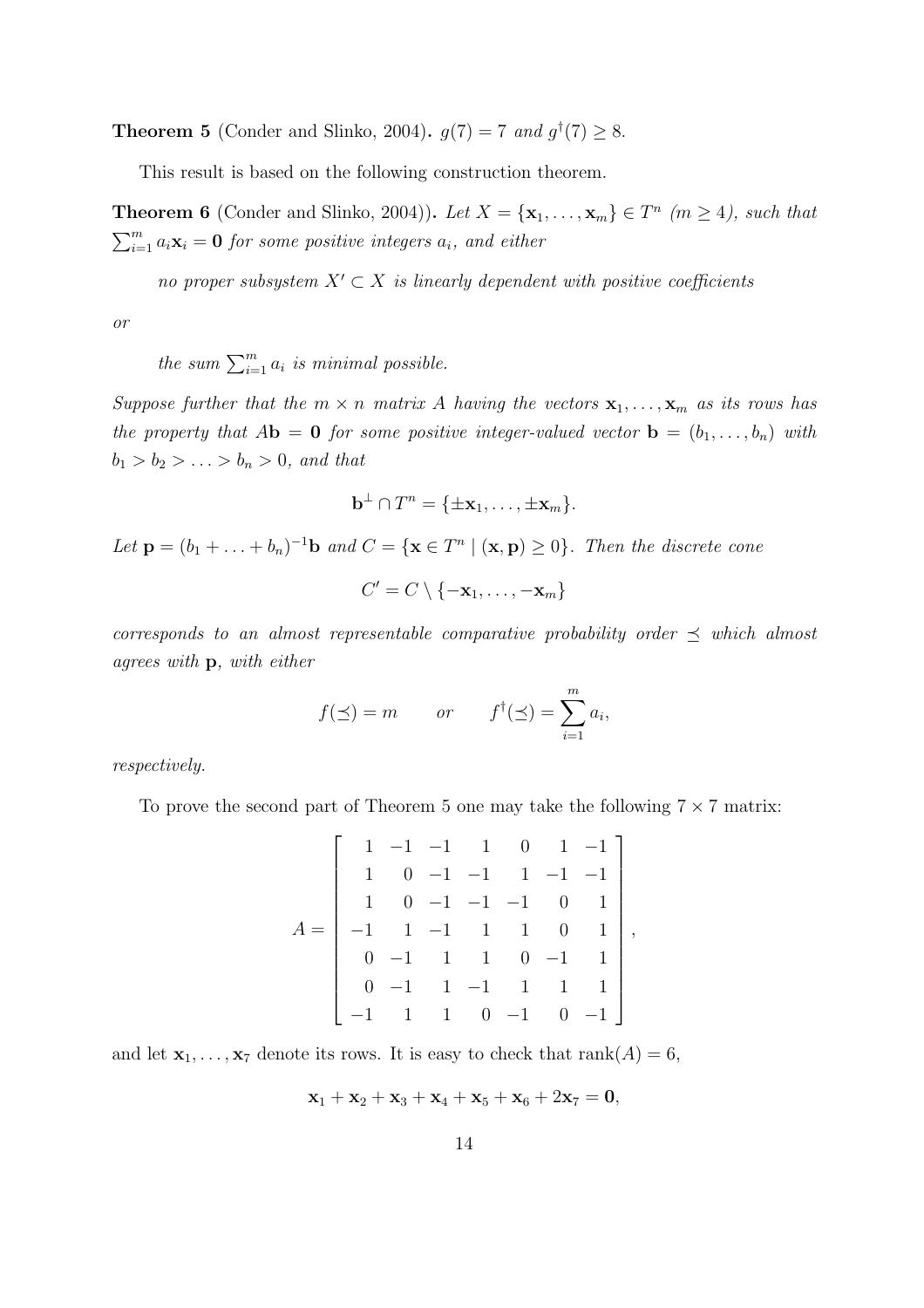$$
\mathrm{Span}\{\mathbf{x}_1,\ldots,\mathbf{x}_7\}\cap T^7=\{\pm\mathbf{x}_1,\ldots,\pm\mathbf{x}_7\},\,
$$

and  $A\mathbf{p} = \mathbf{0}$  for the probability measure

$$
\mathbf{p} = \frac{1}{148}(48, 40, 27, 16, 12, 10, 7).
$$

# 4.4 Extremal Cones and Comparative Probability Orders. Marshall's Theorem

In the previous section we saw that discrete cones and comparative probability orders with the property  $q(n) = n$  do exist. Since this is the maximal possible value of  $q(n)$ , Marshall [30] calls such objects extremal. He constructed a great many other extremal comparative probability orders by using some clever algebra and number theory. Before formulating Marshall's theorem we remind the reader that, given a prime  $p$ , an integer  $a$ is called a *quadratic residue* if there exists a b such that  $a = b^2 \pmod{p}$ ; otherwise it is called a *quadratic non-residue*. The Legendre symbol  $\left(\frac{a}{n}\right)$  $\left(\frac{a}{p}\right)$  is 0 if a is a multiple of p, 1 if a is a quadratic residue mod p, and  $-1$  if a is a quadratic non-residue.

**Theorem 7** (Marshall, 2005). Let p be a prime greater than 131. If

$$
\left(1+\sqrt{\left(\frac{-1}{p}\right)p\right)^p-1} = a+b\sqrt{\left(\frac{-1}{p}\right)p},
$$

where  $gcd(a, b) = p$ , then there exists an almost representable discrete cone in  $T<sup>p</sup>$  with  $g(p) = p.$ 

The odd primes satisfying the above equation he calls optimus primes. The first few non-optimus primes are

3, 23, 31, 137, 191, 239, 277, 359, . . ..

Calculations that he and McCall conducted showed that 1725 of the 1842 primes between 132 and 16000 are optimus primes.

#### Problem 3. Is the number of optimus primes infinite?

The idea of Marshall's construction is as follows. He uses the construction of Theorem 6 (changing rows into columns) and constructs the matrix needed there by altering the vector of Legendre quadratic residue symbols in the first two co-ordinates as follows:

$$
\mathbf{q} = \left(1, \left(\frac{1}{p}\right) - 1, \left(\frac{2}{p}\right), \ldots, \left(\frac{p-1}{p}\right)\right)^T.
$$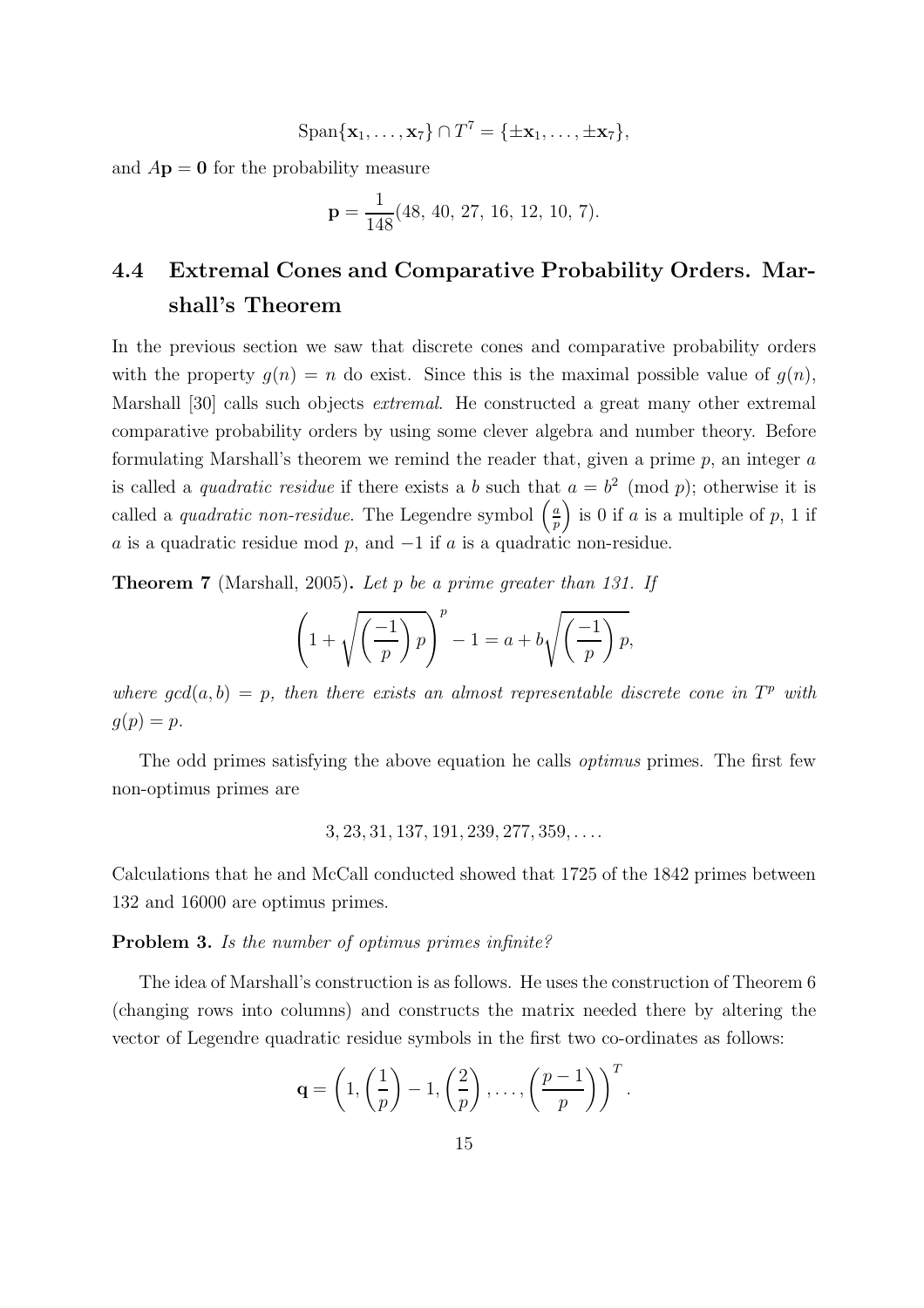Then he forms a circulant matrix

$$
Q = [\mathbf{q}, S\mathbf{q}, S^2\mathbf{q}, \dots, S^{p-1}\mathbf{q}]
$$

from  $\mathbf{q}$ , where S is the standard matrix of the circular shift operator. Finally he forms  $A = Q - E_{11} + E_{1p}$  which is Marshall's matrix for prime p.

**Theorem 8** (Conder, 2005).  $g(n) = n$  for  $7 \le n \le 13$ .

This result was proved with the help of the Magma system [2] and announced in [30]. In the course of achieving it, Conder found that Marshall's matrices work not just for primes p satisfying the conditions given in Theorem 7, but also for some others, including all primes p in the range  $5 \le p \le 23$ .

A number of questions remain open. The most important ones are:

#### Problem 4.

- 1. Is  $f(7) = 7$  or is  $f(7) = 8$ ?
- 2. What is  $q(14)$ ?
- 3. Is  $q(n) = n$  for  $n > 7$ ?
- 4. Is it true that  $f(n) = q(n)$ ?
- 5. Does Marshall's construction work for all primes  $p > 5$ ?

### 4.5 Patterns of Minimal Neutral Portfolios

**Definition 10.** Let  $\preceq$  be a comparative probability order on  $2^{[n]}$  and C be the corresponding discrete cone. Let

$$
P = \{ \mathbf{x}_1^{a_1}, \mathbf{x}_2^{a_2}, \dots, \mathbf{x}_n^{a_n} \},\tag{9}
$$

be a neutral portfolio of desirable gambles satisfying

- 1. width( $P$ ) = m is minimal possible for a neutral portfolio,
- 2. for neutral portfolios of desirable gambles of width m the cardinality card(P) =  $\sum_{i=1}^{m} a_i$  is minimal.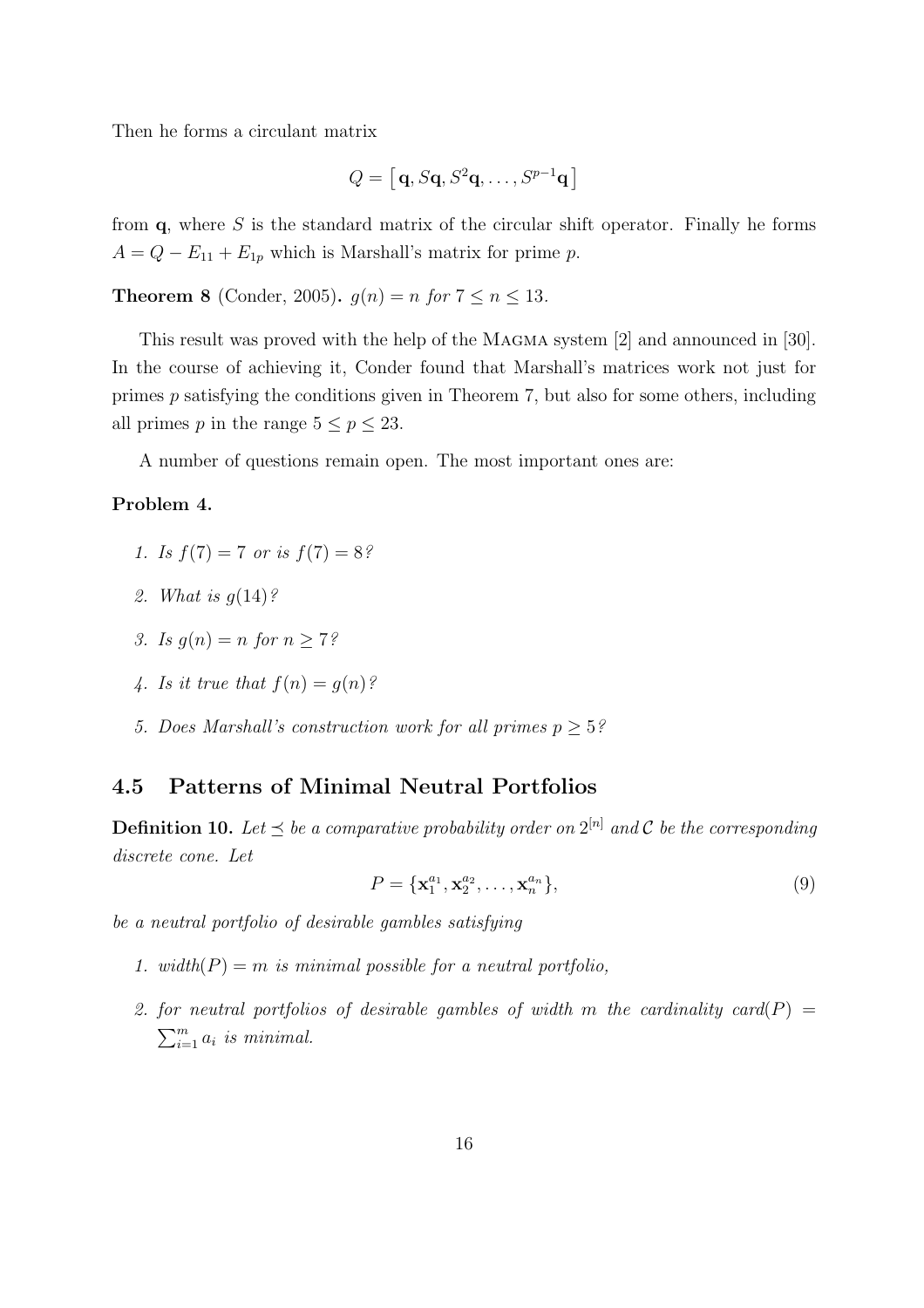In this case we say that  $(a_1, \ldots, a_m)$  is an irreducible pattern. The set of all irreducible patterns of width  $m$  in  $2^{[n]}$  is denoted as  $\mathcal{A}_{m,n}$ . Let us denote

$$
\mathcal{A}_m = \bigcup_{n=4}^\infty \mathcal{A}_{m,n}.
$$

Theorem 9 (Fishburn, 1996).

$$
\mathcal{A}_4 = \{ (1, 1, 1, 1) \}, \n\mathcal{A}_5 = \{ (1, 1, 1, 1, 1), (1, 1, 1, 1, 2) \}.
$$

Moreover,  $A_{5,5} = \emptyset$ , and  $A_5 = A_{5,9}$ .

Theorem 10 (Conder-Slinko, 2004).

$$
\mathcal{A}_{5,6} = \{ (1, 1, 1, 1, 1) \}, \mathcal{A}_{7,7} \supseteq \{ (1, 1, 1, 1, 1, 1, 1), (1, 1, 1, 1, 1, 1, 2) \}.
$$

This means that we don't know  $\mathcal{A}_{5,7}$  and  $\mathcal{A}_{5,8}$ . We don't know  $\mathcal{A}_6$  either. An unpublished recent result in this direction is the following theorem by Auger [1], for which we provide here a short proof.

**Theorem 11** (Auger, 2005). For any positive integer m there are only finitely many irreducible patterns of length m.

*Proof.* Let us consider the set of all vectors of  $\mathbb{R}^m$  with non-negative integer coordinates. Let us denote it  $Z_m$ . All irreducible patterns from  $\mathcal{A}_m$  belong to  $Z_m$ . For an arbitrary  $\mathbf{a} = (a_1, \dots, a_m) \in Z_m$  we denote  $h(\mathbf{a}) = \sum_{i=1}^m a_i$ . We also define a set

$$
R(\mathbf{a}) = \left\{ \{I, J\} \mid I, J \subseteq [m], \quad I \cap J = \emptyset, \quad \sum_{i \in I} a_i = \sum_{j \in J} a_j \right\}.
$$

The set  $R(a)$  has a cardinality smaller than the cardinality of the set of all pairs of subsets  $\{I, J\}$  with  $I \cap J = \emptyset$ , which is  $(3^m - 1)/2$ . Hence  $R(\mathbf{a})$  is finite. So it is sufficient to prove that there are only finitely many irreducible patterns **a** with the same  $R(\mathbf{a})$ .

Suppose now that we have two irreducible patterns **a** and **b** with  $R(\mathbf{a}) = R(\mathbf{b})$ . Let  $\{\mathbf x_1,\ldots,\mathbf x_m\}\subseteq T^n$  such that  $\sum_{i=1}^m a_i\mathbf x_i=\mathbf 0$ . Then each of the *n* coordinates of this vector equation will give us an element of  $R(a)$  (they will not be necessarily distinct). Hence if another vector  $\mathbf{b} = (b_1, \ldots, b_m) \in Z_m$  will satisfy  $R(\mathbf{a}) = R(\mathbf{b})$ , then  $\sum_{i=1}^{m} a_i \mathbf{x}_i = \mathbf{0}$ will always imply  $\sum_{i=1}^{m} b_i \mathbf{x}_i = \mathbf{0}$  and vice versa. Thus, if  $\mathbf{a} \in Z_m$  and  $\mathbf{b} \in Z_m$  are both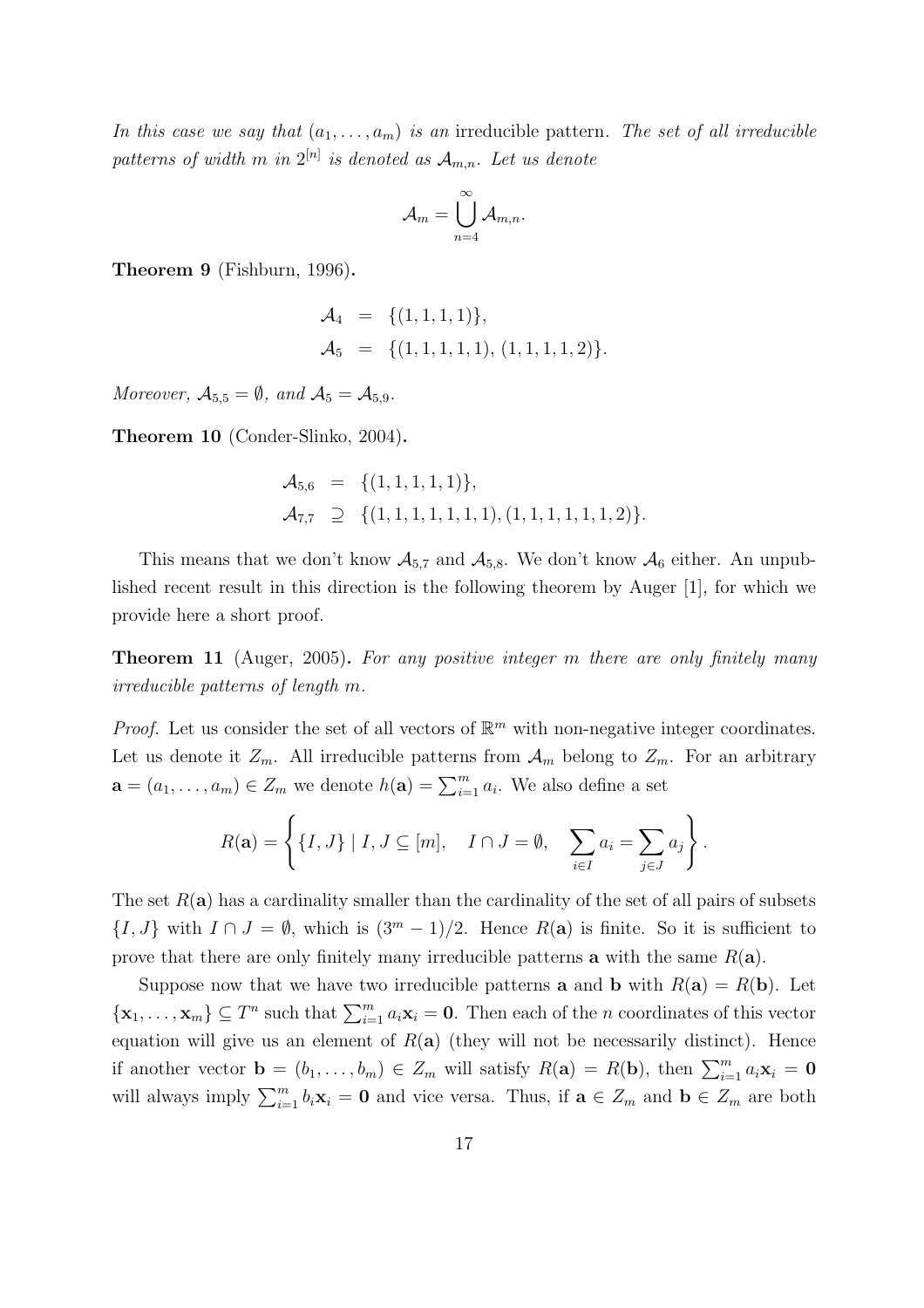irreducible patterns of  $\mathcal{A}_m$ , then we must have  $h(\mathbf{a}) = h(\mathbf{b})$ . Since there are only finitely many vectors **c** in  $Z_m$  with the given  $h(c)$ , we see that the set of irreducible patterns **a** with fixed  $R(\mathbf{a})$  is finite and hence  $\mathcal{A}_m$  is finite.  $\Box$ 

**Problem 5.** Let C be a discrete cone and  $P = \{x_1^{a_1}\}$  $\frac{a_1}{1}, \mathbf{x}_2^{a_2}$  $\{a_2^a, \ldots, \mathbf{x}_m^{a_m}\}$  be the neutral portfolio of desirable gambles with the smallest height  $\sum_{i=1}^{m} a_i$ . Is  $(a_1, \ldots, a_m)$  an irreducible pattern? Or, in other words, will the width of P also be smallest?

Axioms for unique additive representation of a comparative probability order (which in this case cannot be strict) were given by Fishburn and Roberts [21].

## 5 Orders on Submultisets of a Multiset

In this section we will consider multisets on the base set [n]. Every such multiset  $M =$  $\{1^{m_i}, 2^{m_2}, \ldots, n^{m_n}\}\$ is uniquely determined by its multiplicity function  $\mu: [n] \to \mathbb{N}$  such that  $\mu(i) = m_i$ . We say that  $M_1 = ([n], \mu_1)$  is a submultiset of  $M_2 = ([n], \mu_2)$ , if  $\mu_1(i) \leq$  $\mu_2(i)$  for all  $i \in [n]$ , and we denote this by  $M_1 \subseteq M_2$ . We remind the reader that the set of all submultisets of cardinality k will be denoted as  $\mathcal{P}_k([n])$ .

# 5.1 Independence of Equal Submultisets and Additive Representability

**Definition 11.** An order  $\leq$  on  $\mathcal{P}_k[n]$  is said to be (additively) representable if there exist nonnegative real numbers  $u_1, \ldots, u_m$  (utilities) such that for all  $M_1 = ([n], \mu_1)$  and  $M_2 = ([n], \mu_2)$  belonging to  $\mathcal{P}_k[n],$ 

$$
M_1 \preceq M_2 \iff \sum_{i=1}^n \mu_1(i) u_i \le \sum_{i=1}^n \mu_2(i) u_i. \tag{10}
$$

The following basic rationality condition adopted for this situation was suggested by Sertel and Slinko [39, 40], who called it consistency. Here we follow Conder et al. [5] who give a slightly different (but equivalent) definition of this concept, which makes it a close relative to the concept of the Independence of Equal Subalternatives and de Finetti's axiom.

**Definition 12.** An order  $\leq$  on  $\mathcal{P}_k([n])$  is said to satisfy the Independence of Equal Submultisets condition (IES) if, for all  $1 \leq j \leq k-1$ , for every two multisets U, V of cardinality j and for every two multisets  $W_1, W_2$  of cardinality  $k - j$ ,

$$
U \cup W_1 \preceq V \cup W_1 \Longleftrightarrow U \cup W_2 \preceq V \cup W_2. \tag{11}
$$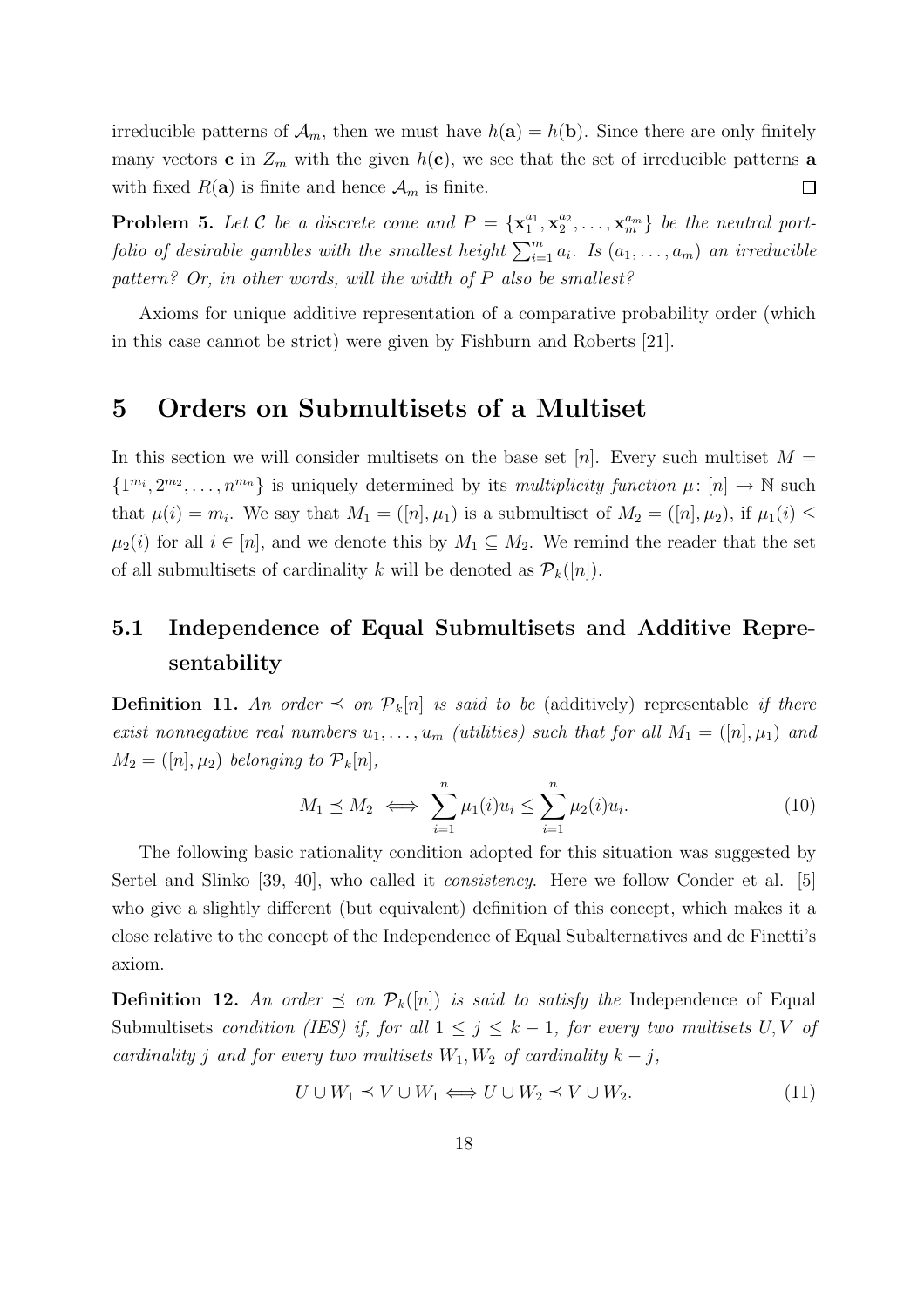Certainly every additively representable order must satisfy IES. The converse as we will see later is not true. However, it appeared that IES alone implies additive representability on  $P_k([3])$  for all k. The following theorem was proved first in [39] and later appeared in [40]. We remind the reader of the definition of one of the main number-theoretic functions  $\phi$ , which is Euler's totient function. For any positive integer n,  $\phi(n)$  is the number of positive integers which are smaller than  $n$  and relatively prime to  $n$ . Also, the famous sequence of Farey fractions  $\mathbf{F}_k$  is the increasing sequence of all fractions in lowest possible terms between 0 and 1, whose denominators do not exceed  $k$ . For example, the sequence of Farey fractions  $\mathbf{F}_6$  will be:

$$
\frac{0}{1}, \frac{1}{6}, \frac{1}{5}, \frac{1}{4}, \frac{1}{3}, \frac{2}{5}, \frac{1}{2}, \frac{3}{5}, \frac{2}{3}, \frac{3}{4}, \frac{4}{5}, \frac{5}{6}, \frac{1}{1}
$$

The standard reference for Farey fractions is [22].

**Theorem 12** (Sertel and Slinko, 2002). Any order  $\preceq$  on  $\mathcal{P}_k([3])$  satisfying IES is additively representable. There are  $2\Phi(k) - 1$  of them, where  $\Phi(k) = \sum_{h=1}^{k} \phi(h)$  and  $\phi(h)$  is the Euler totient function, with exactly  $\Phi(k)$  orders being strict (antisymmetric). Moreover, if utilities of 1 and 3 are normalized so that  $u_1 = 1$ ,  $u_3 = 0$ , then the ith strict order occurs when  $u_2$  belongs to the ith interval between consecutive Farey fractions in the kth sequence of Farey fractions  $\mathbf{F}_k$ .

Here we will choose a combinatorial way to introduce cancellation conditions similar to Scott's approach [37].

**Definition 13.** Let  $\leq$  be an order on  $\mathcal{P}_k[n]$  and let

$$
A_1 \preceq B_1, \quad A_2 \preceq B_2, \quad \dots, \quad A_q \preceq B_q \tag{12}
$$

.

be a sequence of valid set comparisons such that  $A_i \prec B_i$  for at least one  $i = 1, 2, \ldots, q$ . We say that this sequence satisfies the cancellation property if the following two multiset unions coincide

$$
A_1 \cup \ldots \cup A_q = B_1 \cup \ldots \cup B_q. \tag{13}
$$

**Definition 14.** We say that an order  $\leq$  on  $\mathcal{P}_k[n]$  satisfies the kth cancellation condition  $C_k$  if no sequence of comparisons (12) of width  $\leq k$  satisfy the cancellation property and we say that it satisfies the kth cancellation condition  $C_k^{\dagger}$  $\begin{array}{c} \n\sqrt[n]{\hbar} \quad \text{if} \quad no \quad sequence \quad of \quad comparisons.\n\end{array}$ (12) of cardinality  $\leq k$  satisfy the cancellation property.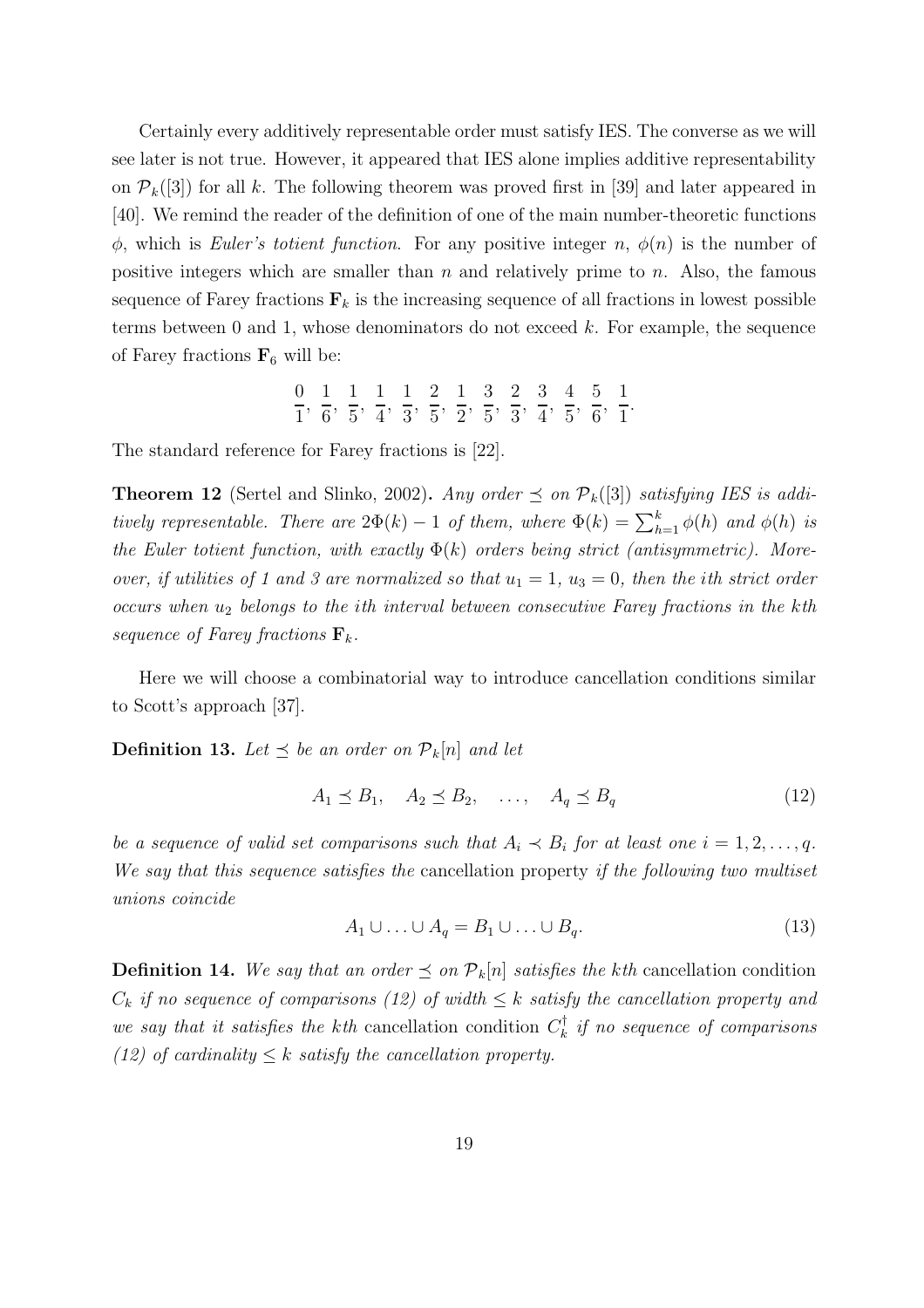As in [24, Theorem 2] it is easy to show that for an order  $\preceq$  on  $\mathcal{P}_k([n])$  to be additively representable, it is necessary and sufficient that all cancellation conditions  $C_2, C_3, \ldots, C_\ell, \ldots$  are satisfied or alternatively all cancellation conditions  $C_2^\dagger$  $C_2^{\dagger}, C_3^{\dagger}, \ldots, C_\ell^{\dagger}, \ldots$ are satisfied.

**Example 4** ([39]). The following linear order on  $\mathcal{P}_2[4]$ 

$$
1^2 \succ 12 \succ \underline{13 \succ 2^2} \succ \underline{23 \succ 14} \succ \underline{24 \succ 3^2} \succ 34 \succ 4^2
$$

satisfies IES but is not representable. It does not satisfy the condition  $C_3$ , since it contains the following comparisons:

$$
\{1,3\} \succ \{2^2\}, \quad \{2,3\} \succ \{1,4\}, \quad \{2,4\} \succ \{3^2\}. \tag{14}
$$

Indeed, the union of the multisets on the right and the union of the multisets on the left are both equal to the multiset  $\{1, 2^2, 3^2, 4\}$ . Thus  $C_3$  is violated with  $a_1 = a_2 = a_3 = 1$ , and hence  $C_3^{\dagger}$  $\frac{1}{3}$  is also violated.

**Definition 15.** An order  $\leq$  on  $\mathcal{P}_k[n]$  is said to be almost (additively) representable if there exist nonnegative real numbers  $u_1, \ldots, u_m$ , not all of which are equal, such that for all  $M_1 = ([n], \mu_1)$  and  $M_2 = ([n], \mu_2)$  belonging to  $\mathcal{P}_k[n],$ 

$$
M_1 \le M_2 \implies \sum_{i=1}^n \mu_1(i) u_i \le \sum_{i=1}^n \mu_2(i) u_i. \tag{15}
$$

If the only way to get  $u_1, \ldots, u_n$  which satisfy (15) is to set  $u_1 = u_2 = \ldots = u_n$ , then the order fails to be almost representable. Papers [39, 40] present such an order belonging to  $\mathcal{P}_3[4]$ .

Let  $\mathcal{L}_{n,k}$  be the set of all orders on  $\mathcal{P}_k[n]$  satisfying the IES and  $\mathcal{R}_{n,k}$  be the set of all almost representable comparative probability orders on  $P_k[n]$  satisfying the IES. As in the case of comparative probability orders we define

$$
f(n,k) = \max_{\preceq \in \mathcal{L}_{n,k}} f(\preceq), \qquad f^{\dagger}(n,k) = \max_{\preceq \in \mathcal{L}_{n,k}} f^{\dagger}(\preceq).
$$

Also we define

$$
g(n,k) = \max_{\preceq \in \mathcal{R}_{n,k}} f(\preceq), \qquad g^{\dagger}(n,k) = \max_{\preceq \in \mathcal{R}_{n,k}} f^{\dagger}(\preceq).
$$

These functions have the same meaning as in the comparative probability orders case. Conder, Marshall and Slinko [5] fully characterized the function  $g(n, k)$  as follows: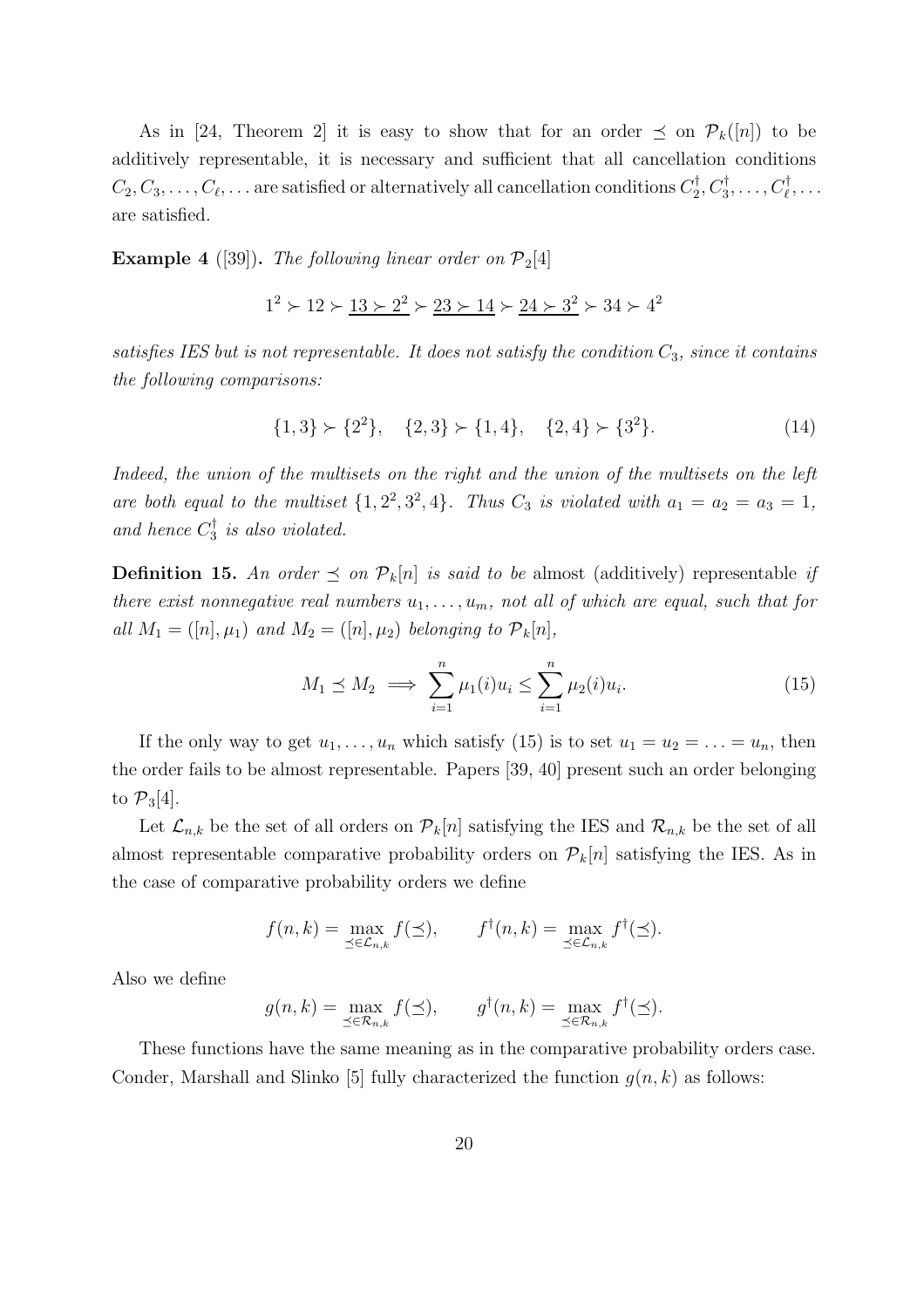**Theorem 13.** For all  $n > 3$  and  $k \geq 2$ ,

$$
g(n,k) = \begin{cases} n-2 & \text{if } (n,k) = (5,2), \\ n-1 & \text{otherwise.} \end{cases}
$$

This result leaves very little room for the function  $f(n, k)$ , i.e.,  $n - 1 \le f(n, k) \le n$ whenever  $(n, k) \neq (5, 2)$ . Computer-assisted calculations show that  $g(n, k) = f(n, k)$  for small values of n and k (namely, for  $(n, k) = (4, 2), (4, 3), (5, 2), (5, 3), (6, 2)$  and  $(7, 2)$ ), and so Conder, Marshall, and Slinko conjecture that this is true in general.

**Problem 6.** Is it true that  $f(n, k) = g(n, k)$  for all  $n \geq 4$  and  $k \geq 1$ ?

### **Problem 7.** What can be said about the relationship between  $g^{\dagger}(n,k)$  and  $f^{\dagger}(n,k)$ ?

Orders on the infinite set  $\mathcal{P}[n]$  of all multisets on [n] satisfying the analogue of the de Finetti axiom (3), where the union is understood as the multiset union and the condition  $C \cap (A \cup B) = \emptyset$  is not assumed, were considered by Danilov [7] and Martin [32]. Both independently prove that all orders on  $\mathcal{P}[n]$  satisfying this axiom are additively representable. For the set  $\mathcal{P}_{\leq k}[n]$  of all multisets on [n] of cardinality  $\leq k$ , Danilov gives an example of nonrepresentable orders on  $P_{\leq k}[5]$  satisfying the modified de Finetti axiom.

Apart from the aforementioned paper by Danilov, the representability of orders on  $P_{\leq k}[n]$  has largely escaped the attention of researchers. However some interesting things have been observed. For example, it can be easily checked that the linear order on  $\mathcal{P}_{\leq 2}[3]$ 

$$
1^2 \succ 12 \succ 2^2 \succ 13 \succ 1 \succ 23 \succ 3^2 \succ 2 \succ 3 \succ \emptyset
$$

is not representable. Hence the analogue of Theorem 12 is not true.

**Problem 8.** Develop an additive representation theory for orders on  $P_{\leq k}[n]$ .

## References

- [1] Auger, M. (2005) Finite Linear Qualitative Probability. Report on The Summer Scholarship Project, Department of Mathematics, The University of Auckland.
- [2] Bosma, W., Cannon, J., and Playoust, C. (1997) The Magma Algebra System I: The User Language, J. Symbolic Comput. 24, 235–265.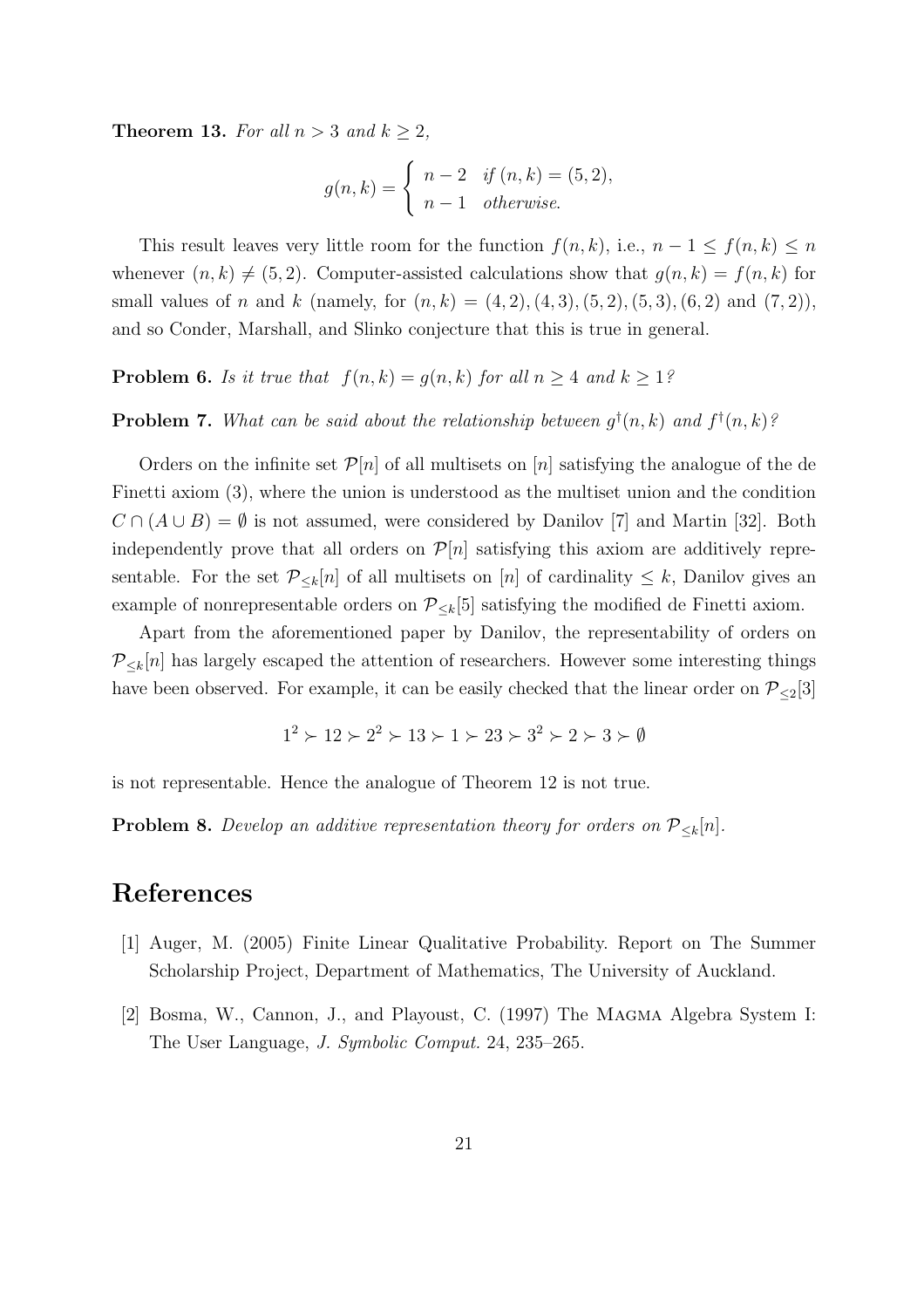- [3] Christian, R. and Slinko, A. (2005) Answers to Two Questions of Fishburn on Subset Comparisons in Comparative Probability Orderings, Proceedings of The 4th International Symposium on Imprecise Probabilities and Their Applications (ISIPTA 05), Pittsburg, Pensylvania, 2005, 117–124.
- [4] Christian, R., Conder, M. and Slinko, A. (2007) Flippable Pairs and Subset Comparisons in Comparative Probability Orderings, Order, 24(3): 193-213.
- [5] Conder, M., Marshall, S., and Slinko, A. (2007) Orders on Multisets and Discrete Cones, Order, 24(4): 277–296.
- [6] Conder, M. and Slinko, A. (2004) A counterexample to Fishburn's conjecture on finite linear qualitative probability. Journal of Mathematical Psychology 48, 425–431.
- [7] Danilov, V.I. (1987) Aggregation of dichotomic preferences, Mathematical Social Sciences 13, 49–58.
- [8] Debreu, G., (1960) Topological methods in cardinal utility theory. In: Arrow, K.J., Karlin, S., and Suppes, P. (Eds.) Mathematical Methods in the Social Sciences. Stanford University Press, Stanford, 16–26.
- [9] Dershowitz,N. (1979) Proving termination with multiset orderings. Communications of the ACM 22(8), 465 - 476.
- [10] Fine, T., and Gill, J., (1976) The enumeration of comparative probability relations. Annals of Probability 4, 667–673.
- [11] Fine, T. L. (1973) Theories of probability; an examination of foundations New York, Academic Press.
- [12] de Finnetti, B. (1931) Sul significato soggetivo della probabilità, Fundamenta Mathematicae 17, 298–329.
- [13] Fishburn, P.C. (1970) Utility Theory for Decision Making, Wlley, New-York.
- [14] Fishburn, P.C. (1996) Finite Linear Qualitative Probability, Journal of Mathematical Psychology 40, 64–77.
- [15] Fishburn, P.C. (1997) Failure of Cancellation Conditions for Additive Linear Orders, Journal of Combinatorial Designs 5, 353–365.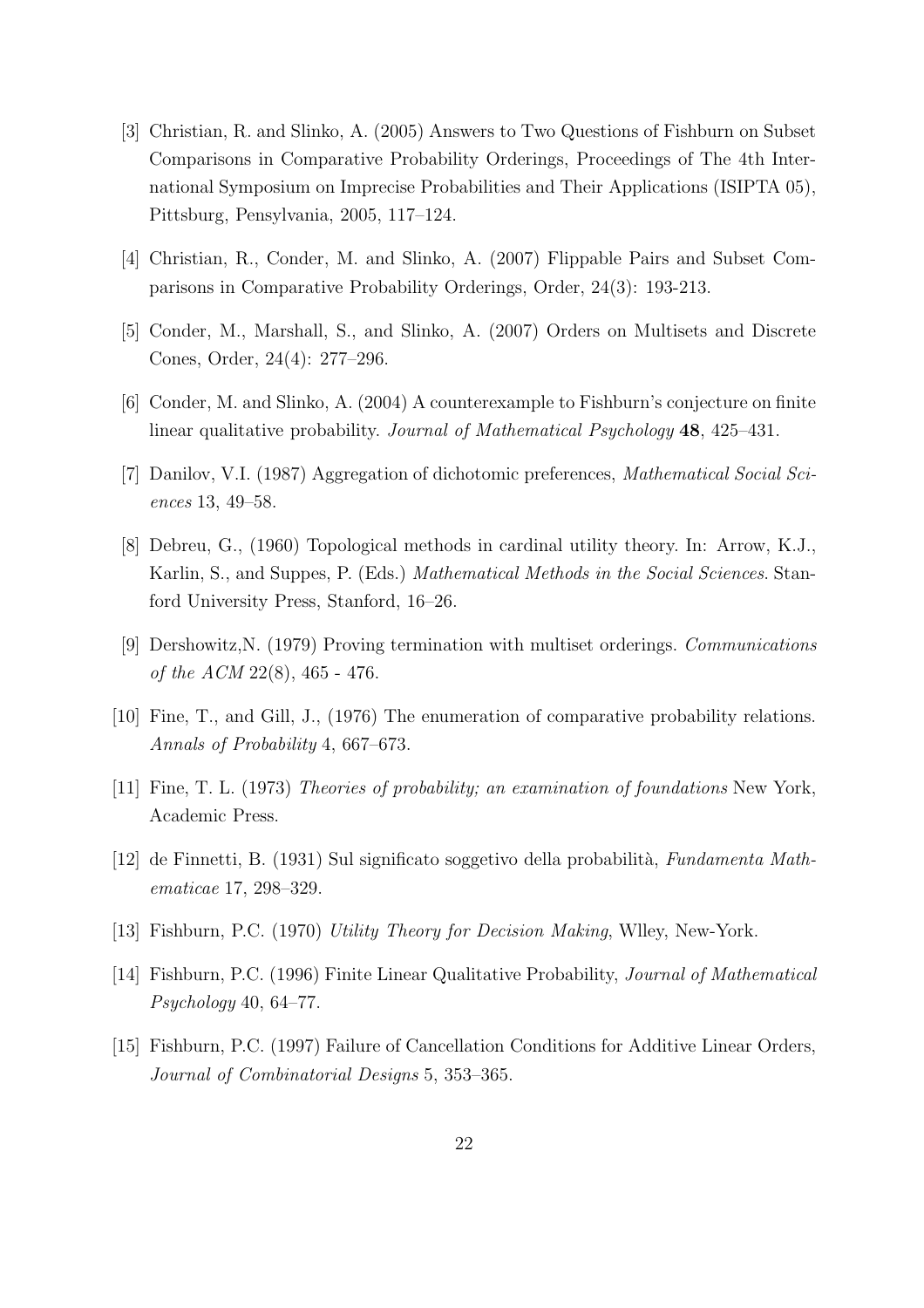- [16] Fishburn, P.C., Pekeč A., Reeds, J.A. (2002) Subset Comparisons for Additive Linear Orders, Mathematics of Operations Research 27, 227–243.
- [17] Fishburn, P.C. (1999) Preference Structures and Their Numerical Representations, Theoretical Computer Science 217, 359–383.
- [18] Fishburn, P.C. (1997) Cancellation Conditions for Multiattribute Preferences on Finite Sets. In: Karwan, M.H., Spronk, J., Wallenius, J. (Eds.) Essays in Decision Making Springer, Berlin, 157–167.
- [19] Fishburn, P.C. (2001) Cancellation Conditions for Finite Two-Dimensional Additive Measurement. Journal of Mathematical Psychology 45, 2–26.
- [20] Fishburn, P.C., Roberts, F.S. (1988) Unique Finite Conjoint Measurement. Mathematical Social Sciences 16, 107–143.
- [21] Fishburn, P.C., Roberts, F.S. (1989) Axioms for Unique Subjective Probability on Finite Sets. Journal of Mathematical Psychology 33, 117–130.
- [22] Hardy, G.H., and Wright, E.M. (1960) An Introduction to the Theory of Numbers. Oxford.
- [23] Krantz, D.H., Luce, R.D., Suppes, P., and Tversky, A. (1971) Foundations of Measurement (Vol. 1). Academic Press.
- [24] Kraft, C.H., Pratt, J.W., and Seidenberg, A. (1959) Intuitive Probability on Finite Sets, Annals of Mathematical Statistics 30, 408–419.
- [25] Kumar, A. (1982) Lower Probability on Infinite Spaces and Instability of Stationary Sequences. PhD Thesis. Cornell University.
- [26] Luce, R.D., Krantz, D.H., Suppes, P., and Tversky, A. (1988) Foundations of Measurement (Vol. 3). Academic Press.
- [27] Luce, R.D. and Tukey, J.W. (1964) Simultaneous conjoint measurement: a new type of fundamental measurement, Journal of Mathematical Psychology 1, 1–27.
- [28] Maclagan D. (1999) Boolean Term Orders and the Root System  $B_n$ . Order 15, 279– 295.
- [29] Knuth, D. E. (1998). The Art of Computer Programming Vol. 2: Seminumerical Algorithms, 3rd edition, Addison Wesley, p.694.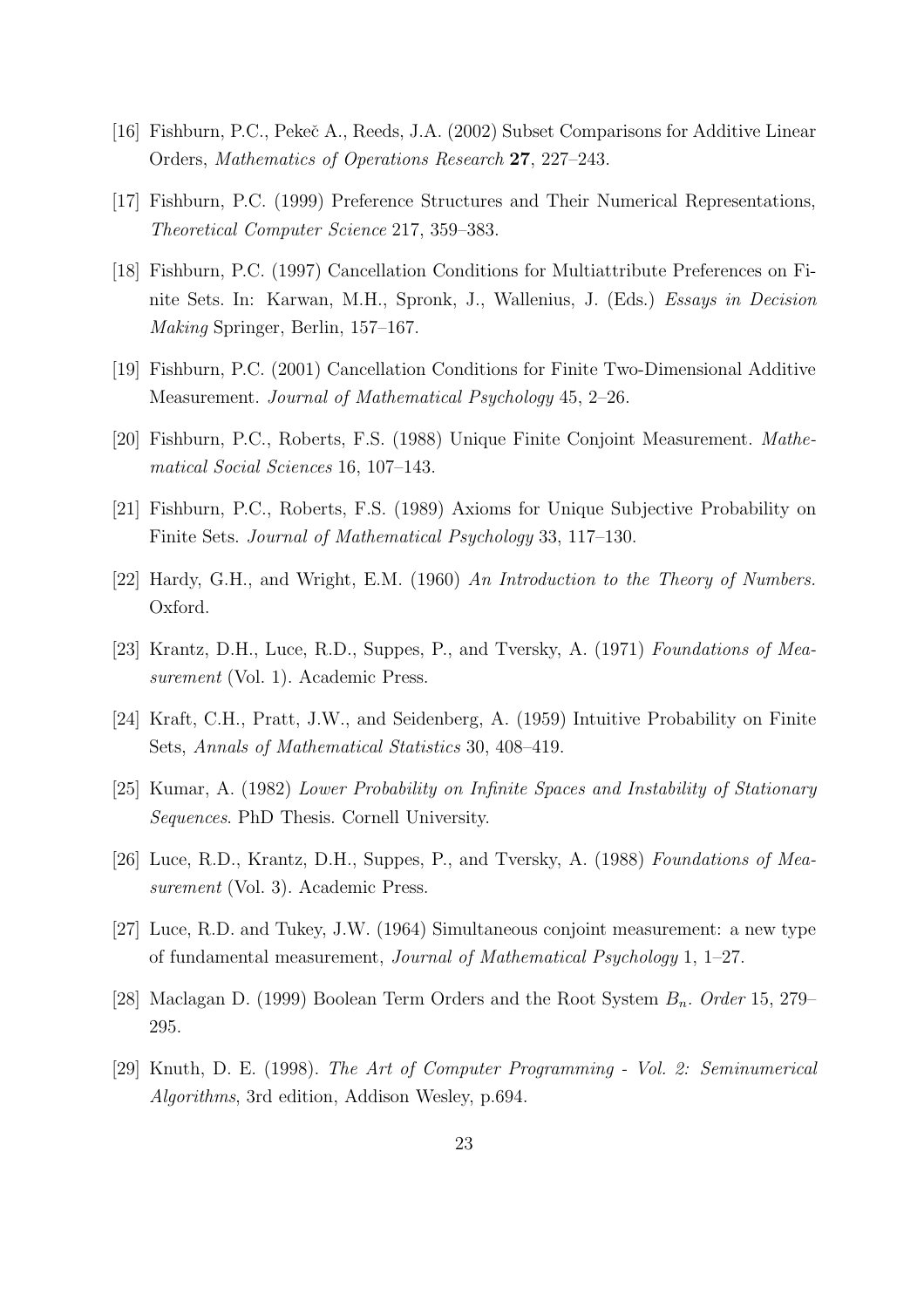- [30] Marshall, S. (2005) On the Existence of Extremal Cones and Comparative Probability Orderings. Proceedings of The 4th International Symposium on Imprecise Probabilities and Their Applications (ISIPTA 05), Pittsburg, Pennsylvania, 2005, 246–255.
- [31] Marshall, S. (2007) On the Existence of Extremal Cones and Comparative Probability Orderings. Journal of Mathematical Psychology 51(5), 319-324.
- [32] Martin,U. (1989) A Geometric Approach to Multiset Ordering, Theoretical Computer Science, 67, 37–54.
- [33] Narens, L. (1985) Abstract Measurement Theory, MIT Press, Cambridge MA.
- [34] Pfanzagl, J. (1968) Theory of Measurement, Wlley, New-York.
- [35] Roberts, F.S. (1979) Measurement theory with applications to decision making, utility, and the social sciences. Reading, MA: Addison-Wesley.
- [36] Savage, L.J. (1954) The Foundations of Statistics. New York: Wiley.
- [37] Scott, D. (1964) Measurement structures and inequalities, Journal of Mathematical Psychology 1, 233–247.
- [38] D. Scott, P. Suppes. (1958) Foundational aspects of theories of measurement. Journal of Symbolic Logic 23, 113–128
- [39] Sertel, M., Slinko, A. (2002) Ranking Committees, Words or Multisets. Nota di Laboro 50.2002. Center of Operation Research and Economics. The Fundazione ENI Enrico Mattei, Milan
- [40] Sertel, M., Slinko, A. (2007) Ranking Committees, Income Streams or Multisets. Economic Theory 30(2): 265–287.
- [41] Stanley, R.P. (1997) Enumerative Combinatorics, Vol.1. Cambridge University Press
- [42] Suppes, P., Krantz, D.H., Luce, R.D., and Tversky, A. (1988) Foundations of Measurement (Vol. 2). Academic Press.
- [43] Simon, H.A. (1982) Models of Bounded Rationality, Volume 1, Economic Analysis and Public Policy, Cambridge, Mass., MIT Press, 235-441.